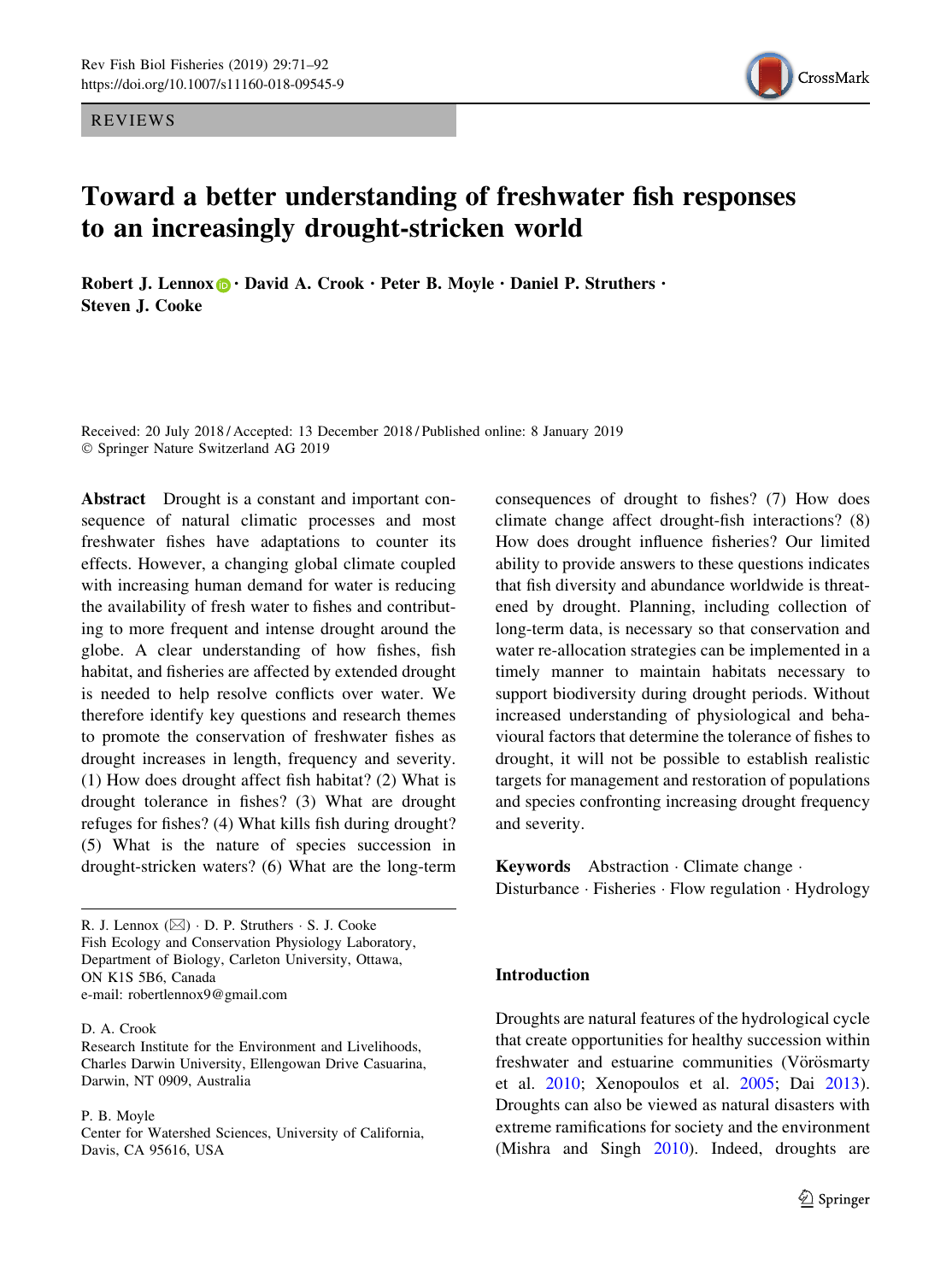perhaps the most economically devastating of natural disasters, with costs exceeding those of earthquakes and many hurricanes because they affect large regions often for prolonged periods (Ross and Lott [2003;](#page-20-0) Cook et al. [2007;](#page-15-0) Mishra and Singh [2010](#page-19-0)). Although droughts reflect natural variation in the hydrological cycle, their effects are becoming more severe as water becomes increasingly scarce because of human-mediated alterations to the hydrosphere (Vörösmarty et al. [2010;](#page-21-0) Dai [2013](#page-16-0)). Frequency, severity, and duration of droughts are being increased by human activities. The most significant of these activities include those that accelerate climate change and those that extract water from streams, lakes, and aquifers for agricultural, industrial, and domestic use (Bond et al. [2008;](#page-15-0) Dai [2013;](#page-16-0) Langerwisch et al. [2013](#page-18-0); Trenberth et al. [2014](#page-21-0)). More subtly, altered freshwater discharges into estuaries and coastal seas affect habitats where marine fish self-medicate from marine pathogens (Halttunen et al. [2018\)](#page-17-0), find thermal refuge (Poulakis et al. [2011](#page-20-0)), or grow before returning to spawn in the marine environment (Miller [2016\)](#page-19-0). These changes affect far more than just freshwater systems because reduced flows to estuaries and coastal waters can cause major ecosystem changes and reduced connectivity between freshwater and marine environments (e.g. Zampatti et al. [2010;](#page-21-0) Crook et al. [2015\)](#page-16-0).

The increasing attention paid to drought is associated with their devastating consequences (Table [1\)](#page-2-0) as global climate change enhances drought (Mishra and Singh [2010\)](#page-19-0). Temperatures have progressively warmed through the late 20th and 21st centuries and are projected to continue increasing (IPCC [2007](#page-17-0)), accelerating evaporative water loss and contributing to drought (Gregory et al. [1997](#page-17-0); Dai [2013](#page-16-0); Trenberth et al. [2014](#page-21-0)). Simultaneously, patterns of atmospheric and oceanic circulation and precipitation are shifting (Dore [2005](#page-16-0); Kim et al. [2014](#page-18-0)). Increased frequency (but see Sheffield and Wood [2008](#page-20-0) who argue that extremes, but not means, will be most affected) and severity of natural drought is therefore anticipated globally (Xenopoulos et al. [2005;](#page-21-0) Mishra and Singh [2010;](#page-19-0) Dai [2013;](#page-16-0) Langerwisch et al. [2013;](#page-18-0) Diffenbaugh et al. [2015\)](#page-16-0). Overall, a trend towards a more variable climate including altered drought dynamics will be exacerbated by continued growth in human populations and associated demands for fresh water, resulting in anthropogenic droughts (Xenopoulos et al. [2005](#page-21-0); Mishra and Singh [2010](#page-19-0); Kelley et al. [2015\)](#page-18-0). The combined effects of climate change and increasing water use are causing fundamental changes to key components of aquatic ecosystems (see Baron et al. [2002\)](#page-15-0). When there is a conflict between protecting ecosystems and providing water for people (e.g. Falkenmark and Rockström [2004](#page-16-0)), the requirements of people are generally given the highest priority. Therefore, there is a need to understand how drought affects aquatic ecosystems and biodiversity to identify strategies to minimize damage or to offset loss of ecosystem services, whilst also meeting human demands for water (Mishra and Singh [2010](#page-19-0)).

Fishes are often the most conspicuous, best studied, and most highly exploited component of aquatic ecosystems, and so are appropriate to use to generate an understanding of drought impacts (Helfman et al. [2009\)](#page-17-0). Fishes tend to exhibit rapid and easily measurable changes to physiology or demography in response to the environment and are therefore early indicators of ecosystem health (e.g. Chapman et al. [2015;](#page-15-0) Jeffrey et al. [2015](#page-18-0); Lennox et al. [2018a\)](#page-18-0). Moreover, fishes range from primary consumers to apex predators and are critical to nutrient cycling and material and process subsidies (Polis et al. [1997](#page-20-0); Holmlund and Hammer [1999\)](#page-17-0). Fish can be highly mobile, even in small streams (Gowan et al. [1994\)](#page-17-0), and many species exhibit regular movements both within and among aquatic systems to exploit spatially and temporally discrete habitats of variable productivity (Harden Jones [1968](#page-17-0); Lucas and Baras [2001](#page-18-0)). The reliance of freshwater fish populations on habitat connectivity is pivotal to their long-term sustainability (Jackson et al. [2001;](#page-17-0) Amoros and Bornette [2002](#page-15-0); Branco et al. [2012](#page-15-0)), rendering fishes particularly susceptible to the effects of drought (Larimore et al. [1959;](#page-18-0) Lake [2003](#page-18-0)). Given the myriad ecosystem services provided by freshwater fishes (Holmlund and Hammer [1999](#page-17-0); Lynch et al. [2016](#page-18-0)), drought-mediated alterations to fish populations have the potential to affect not just aquatic ecosystems, but also livelihoods and food security (Wilhite and Svoboda [2000](#page-21-0); Epstein and Defilippo [2001;](#page-16-0) Cooke et al. [2018](#page-16-0)).

There are increasingly high-profile examples of drought influencing fish and fisheries around the globe (Table [1](#page-2-0)) and the extent and severity of drought are widely projected to increase (Dai [2013](#page-16-0); Guerreiro et al. [2018\)](#page-17-0). Despite growing realization of the negative effects of drought on freshwater fishes, a review of impacts of drought on fishes is lacking.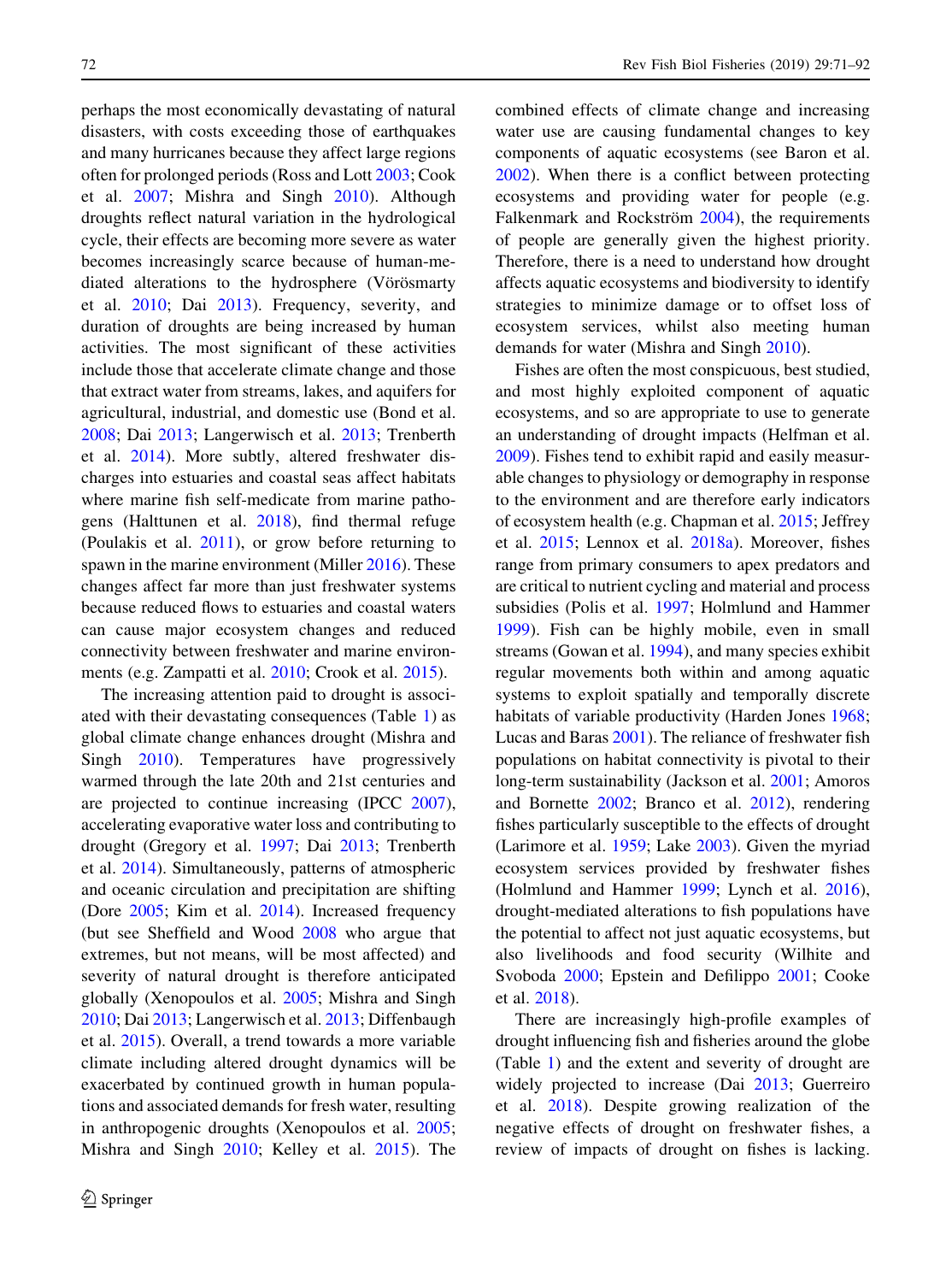<span id="page-2-0"></span>Table 1 Select headlines from around the world pertaining to fish and drought in 2015. Articles were searched using the Lexis-Nexis database and selected for relevance and geographical diversity

| Article title                                                                                                                  | Date           | Publication                  | Jurisdiction                                      |
|--------------------------------------------------------------------------------------------------------------------------------|----------------|------------------------------|---------------------------------------------------|
| Fish valued at N\$6 million for drought relief                                                                                 | 17/12/<br>2015 | New Era                      | Namibia                                           |
| Drought prompts fishing restrictions in area rivers                                                                            | 18/07/<br>2015 | Skagit Valley<br>Herald      | Skagit Valley,<br>Washington State,<br><b>USA</b> |
| Drought spawns fish fears                                                                                                      | 06/10/<br>2015 | The Phnom<br>Penh Post       | Cambodia                                          |
| Salmon returning, but drought concerns persist                                                                                 | 21/11/<br>2015 | The Record                   | Stockton, California,<br><b>USA</b>               |
| Concern for fish in lake as drought goes on                                                                                    | 30/11/<br>2015 | The Examiner<br>Newspaper    | Tasmania, Australia                               |
| Worsening drought bans freshwater angling; may put spawning in jeopardy in<br>Island rivers                                    | 07/07/<br>2015 | Nanaimo Daily<br><b>News</b> | Nanaimo, British<br>Columbia, Canada              |
| Drought puts western fisheries in hot water: Near-lethal conditions found in 54<br>rivers                                      | 12/07/<br>2015 | Spokesman<br>Review          | Spokane, Washington,<br><b>USA</b>                |
| Lingering drought heightens worries of extinction for salmon                                                                   | 29/10/<br>2015 | Monterey<br>County<br>Herald | Monterey, California,<br><b>USA</b>               |
| Parched State—Fishermen in drought-hit Marathwada in trouble too                                                               | 13/09/<br>2015 | Times of India               | India                                             |
| Mission to salvage fish stocks from heat divides lake                                                                          | 23/12/<br>2015 | The Weekly<br>Times          | Australia                                         |
| 10,000 fish rescued from low rivers                                                                                            | 23/02/<br>2015 | The Timaru<br>Herald         | Timaru, New Zealand                               |
| Trout streams flow again as rain returns                                                                                       | 10/04/<br>2015 | Canberra<br>Times            | Canberra, Australia                               |
| Lachlan fish to reap benefits of environmental watering                                                                        | 06/08/<br>2015 | Cowra<br>Guardian            | Cowra, Australia                                  |
| Drought laying waste to crops, animals are dying; One farmer pumping water<br>into a dam to try to save the fish that are left | 16/11/<br>2015 | The Star                     | South Africa                                      |

There are many lingering questions regarding the behavioural and physiological responses of fish to drought, and associated demographic processes, across different habitat types and geographic regions (Humphries and Baldwin [2003](#page-17-0); Lake [2003,](#page-18-0) [2011;](#page-18-0) See Fig. [1\)](#page-3-0). In this review, we examine consequences of drought for fishes. From a fish perspective, natural droughts can be (1) seasonal droughts that occur predictably on an annual basis for short intervals, (2) multi-year droughts that re-occur at irregular intervals, and (3) long-term droughts, infrequent but prolonged droughts lasting 10 or more years. The changes wrought by more severe and prolonged droughts to aquatic ecosystems require a new management paradigm, reflected by improved management of fishes,

fish habitat, and fisheries. We discuss the existing literature and identify knowledge required to address emerging uncertainties. Our aim is to summarise key problems that policy makers need to consider in dealing with drought and to identify priority responses for dealing with the problems, from the perspective of ecological requirements of fishes. Specifically, we address the following questions:

- 1. How does drought affect fish habitat?
- 2. What is drought tolerance in fishes?
- 3. What are drought refuges for fishes?
- 4. What kills fish during droughts?
- 5. What is the nature of species succession in drought-stricken waters?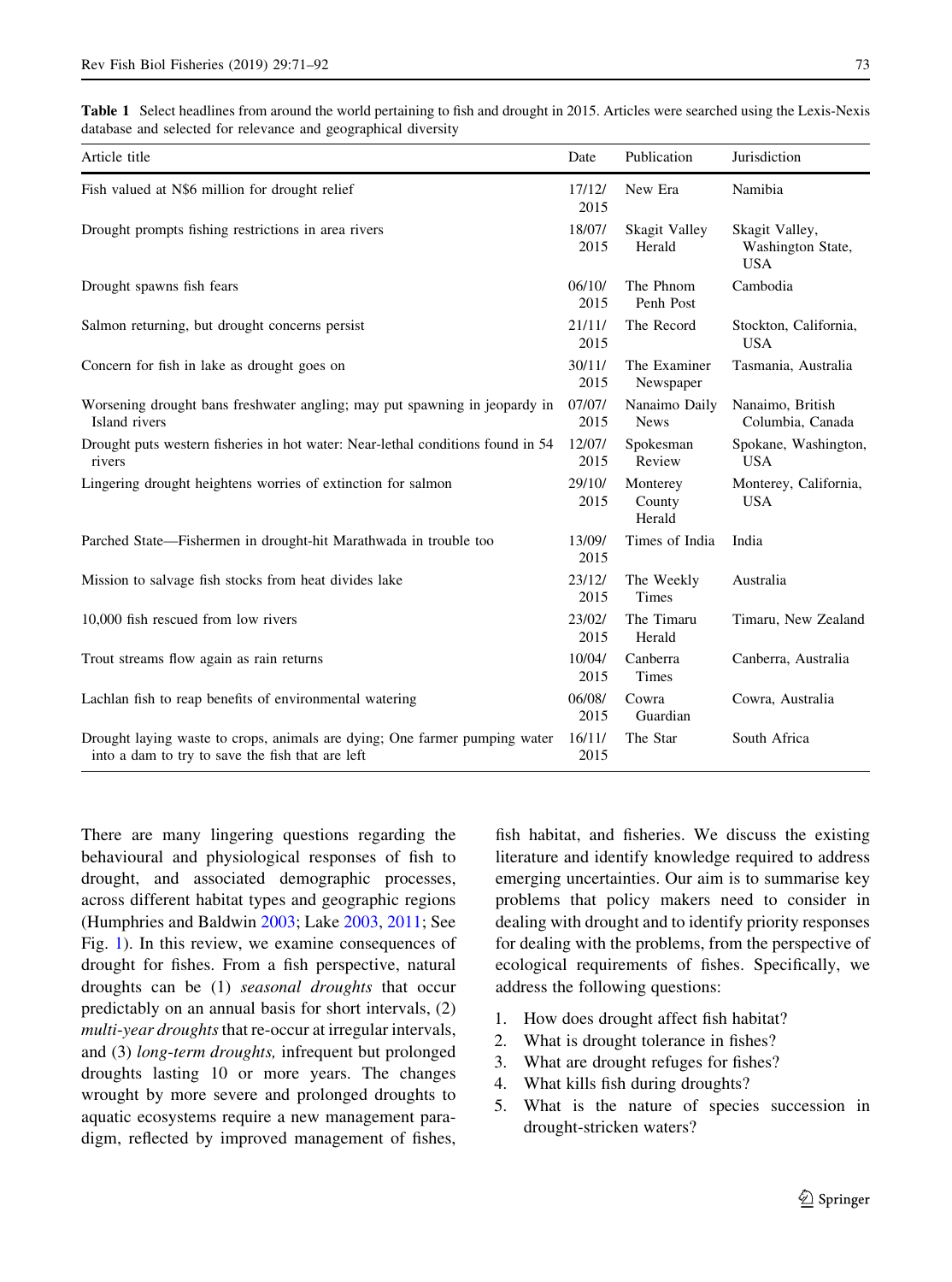<span id="page-3-0"></span>

Fig. 1 Network of changes associated with drought in aquatic systems at the phyischochemical (red), habitat (blue), individual animal (green), population (yellow) and community (purple) scales. Changes to temperature and precipitation contribute to low flows, which shift the energy dynamics within aquatic systems, alter habitat features and lateral and longitudinal connectivity, which can ultimately chnage the survival,

- 6. What are the long-term consequences of drought to fishes?
- 7. How does climate change affect drought-fish interactions?
- 8. How does drought influence fisheries?

reproduction, and persistence of fish in aquatic systems. In this paper we review literature to develop an understanding of the role of key nodes in this network and important knowledge where a poor understanding of the abiotic and biotic processes underlying drought constrains the ability to manage fish and fisheries in drought

# How does drought affect fish habitat?

Species diversity in fresh water is influenced by site characteristics (Vannote et al. [1980;](#page-21-0) Xenopoulos and Lodge [2006](#page-21-0)). According to the river continuum concept (Vannote et al. [1980\)](#page-21-0), larger river systems have a higher proportion of autochthonous production, supporting a greater diversity of species. In some systems, this productivity can be exported to downstream waters including estuaries, a process that is attenuated by drought (Dolbeth et al. [2008\)](#page-16-0). Higher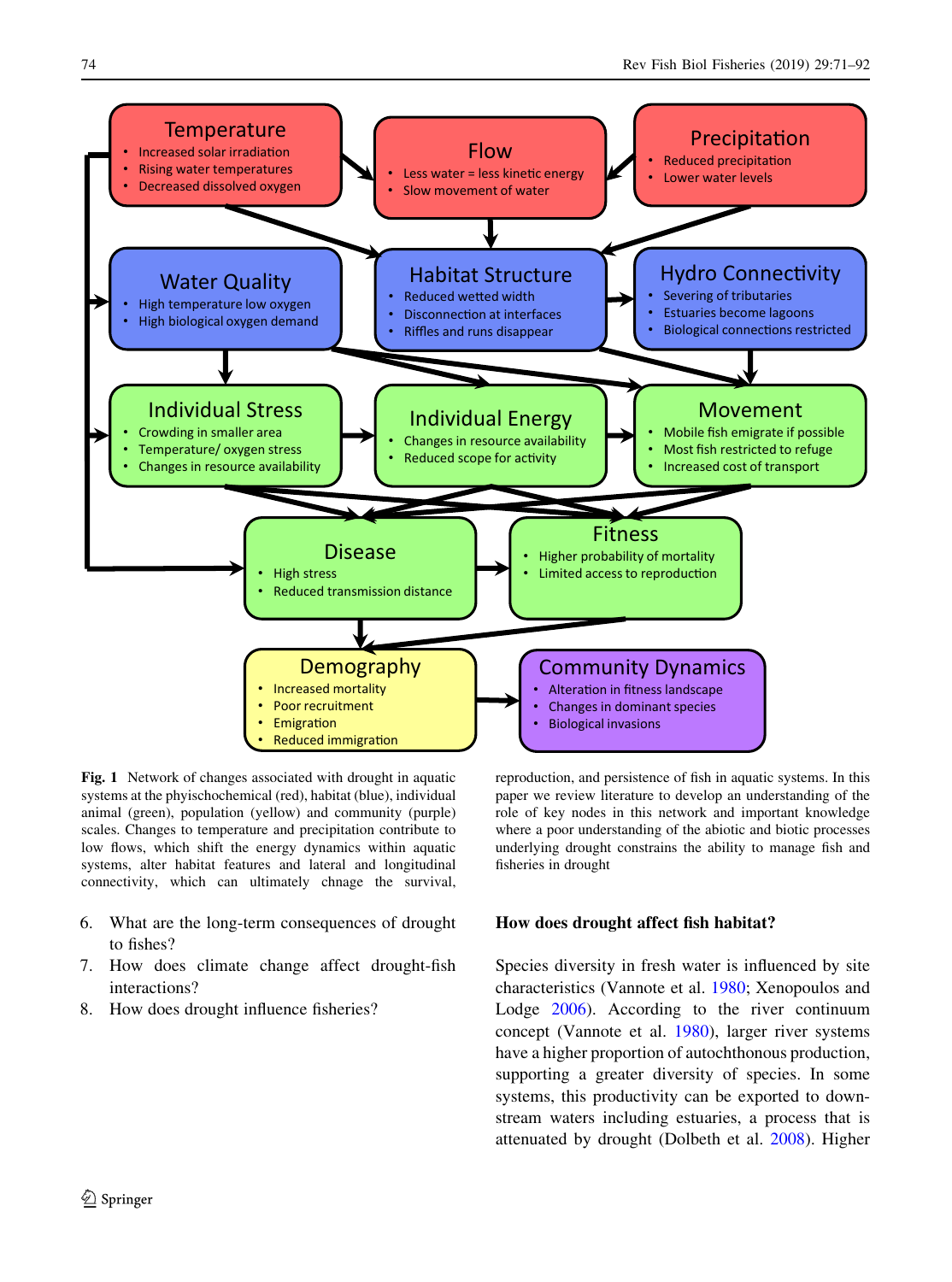flows tend to increase productivity in river systems by increasing available habitat for ecological processes, especially by inundating floodplains and riparian forests (Opperman et al. [2017](#page-19-0)). In addition, discharge into estuaries connects discrete habitats and creates productive habitat for estuarine specialists (Whitfield [1990;](#page-21-0) Dolbeth et al. [2008](#page-16-0)). Drought, in contrast, may limit the biological potential of aquatic systems (Junk et al. [1989;](#page-18-0) Thorp and Delong [1994](#page-21-0); Guégan et al. [1998\)](#page-17-0). Streams that receive less precipitation and glacial melt water are more vulnerable to water loss and may desiccate, although spring-fed lotic systems usually retain flow through low rainfall periods and are especially resistant to desiccation (Lusardi et al. [2016\)](#page-18-0). Habitats that contain large volumes of water (e.g., deep pools in large rivers, large lakes) are also more resistant to desiccation (Castello [2008;](#page-15-0) White et al. [2016\)](#page-21-0), which can result in persistence of the fish assemblages in such areas except in the most extreme droughts (Love et al. [2008](#page-18-0)). Likewise, lakes are typically more resistant to drought and provide limited refuge to stream fishes that become displaced.

Drought may reduce habitat complexity in fluvial systems by eliminating riffles, disconnecting pools, and desiccating long reaches of stream (Elliott [2000](#page-16-0); Hakala and Hartman [2004\)](#page-17-0). In coastal stream mouths, lagoons are liable to form during drought via the formation of sand bars, severing connectivity to marine habitats (Tramer [1977;](#page-21-0) Attrill and Power [2000;](#page-15-0) Bucater et al. [2013](#page-15-0)). Tributaries (including lateral floodplains) provide an important source of organic matter into mainstem rivers, which functions to drive food webs and other ecological processes. By reducing the flux of organic matter, drought can have drastic effects on carbon dynamics in rivers (Conallin et al. [2011](#page-15-0); King et al. [2012](#page-18-0)). For example, in the Murray River in Australia, a large pulse of organic matter from the floodplain to the main channel during floods following rewetting of a drought-stricken floodplain resulted in high biochemical oxygen demand and anoxia that caused fish kills along more than 1000 km of river (King et al. [2012](#page-18-0)).

In tropical dry seasons, fish distributions become restricted as some habitats (e.g. flooded forests) disappear (Galacatos et al. [2004\)](#page-17-0). Remnant floodplain lagoons in the Brazilian Pantanal were prone to desiccation and fish kills during drought years (Arantes et al. [2013\)](#page-15-0). In wetter years, these same lagoons provide spawning habitat for important species such as arapaima (Arapaima gigas). Extreme drought in the Amazon can sever connections to floodplains creating hyperstability (a phenomenon in which high catch rates are sustained despite decreasing abundance; Pinaya et al. [2016\)](#page-20-0) and was shown to have instigated a shift in the fish assemblage favouring primary consumers; these changes persisted even after drought conditions ameliorated (Röpke et al. [2017\)](#page-20-0). In temperate regions, meltwater from snow that normally inundates streams can be missing in droughts; this causes the ice to break up via thermal deterioration (Prowse and Beltaos [2002](#page-20-0)); the ice can then erode banks and scour substrate, destroying eggs/nests or killing fish (Scrimgeour et al. [1994](#page-20-0)). Water quality in streams also declines as the remaining water heats faster and deoxygenates more rapidly with a smaller volume and less mixing. In estuaries, the water may become more saline, shifting the fish assemblage away from freshwater species to more marine species (Parker [1955](#page-20-0); Attrill et al. [1996;](#page-15-0) Wedderburn et al. [2012\)](#page-21-0). For example, Steichen and Quigg ([2018\)](#page-21-0) observed contracted distribution of stenohaline blue catfish (Ictalurus furcatus) under drought compared to other euryhaline estuarine species.

Lake water recedes during drought, exposing nearshore habitat and eliminating margins that provide essential habitat for many littoral species, such as downed trees and other large wood (Gaeta et al. [2014](#page-17-0)). In natural lake systems, fish may emigrate from inflowing and outflowing tributaries into lacustrine habitat during drought, but little is known about how fish within a basin alter habitat use in response to drought beyond moving into deeper water. Reservoirs, especially those used for water supply, typically fluctuate very differently from lakes because they are subject to continuous manipulation. Many reservoirs are annually drawn down, simulating seasonal drought effects; during long-term droughts they may dry completely or become lowered to a minimum stagnant pool. Paller [\(1997](#page-19-0)) evaluated the fish assemblage in a drawn-down reservoir and observed a 50% reduction in volume and surface area that altered fish abundance and community structure until the original water level was restored 3.5 years later. Low water in winter can increase the risk of anoxia and winterkill (Sullivan [1986;](#page-21-0) McGowan et al. [2005](#page-19-0); Cott et al. [2008](#page-16-0)), which may be major limiting factors for fish although this is not well documented from a drought perspective.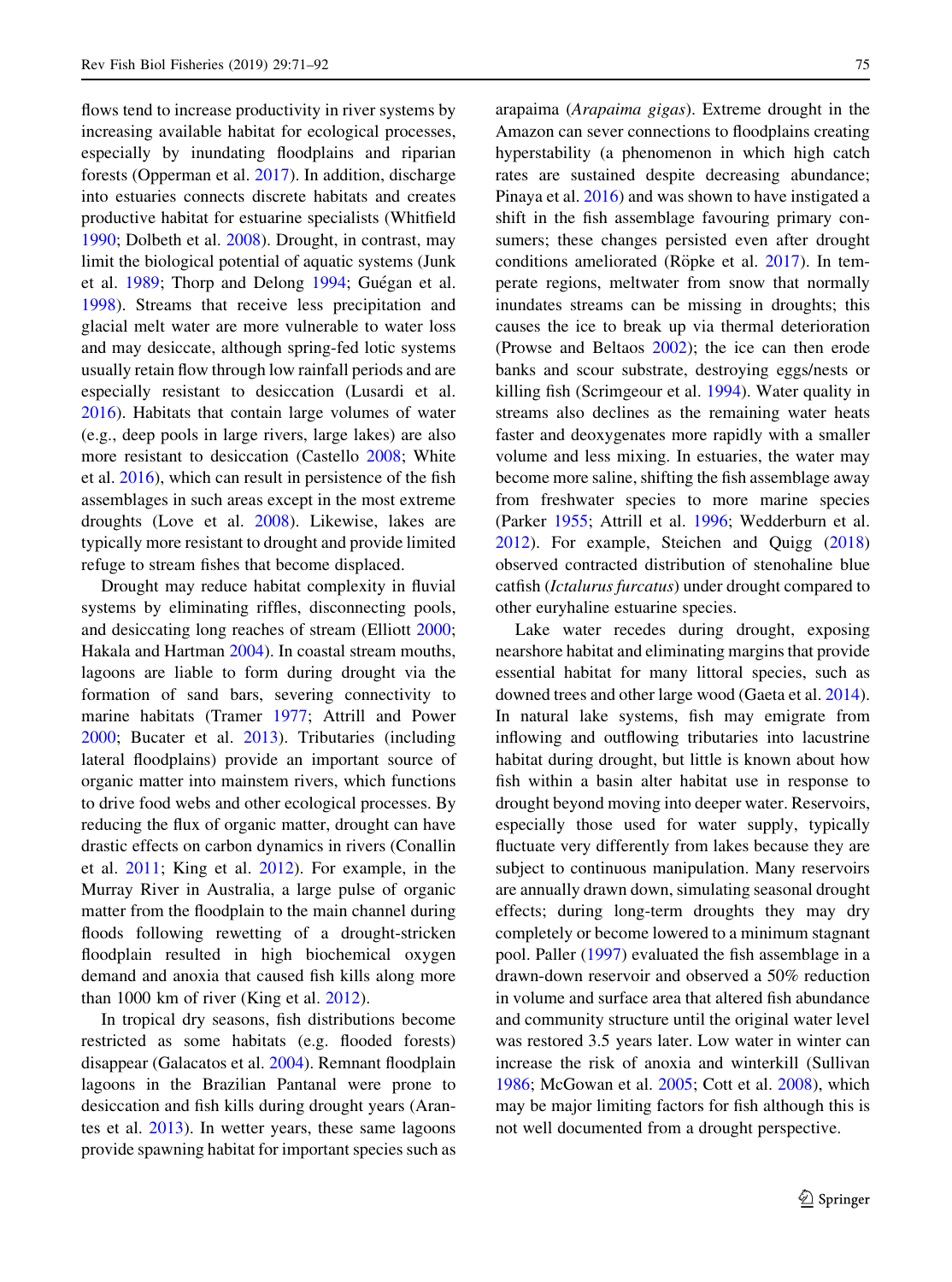Drought affects fish habitat in diverse ways, depending on the class of drought, the system, the aquatic community, and the season. Larger river systems are generally more drought-tolerant than smaller systems. Despite longitudinal differences in habitats within the rivers, marginal habitats may disappear, lotic areas may become lentic, and connectivity may be reduced or eliminated. Seasonal impacts of drought require more investigation, particularly if seasonal droughts become prolonged. Negative effects of prolonged drought on fish movements, including migrations, may require long intervals for recovery, yielding persistent changes in fish assemblages because of habitat loss during drought (e.g. Röpke et al. [2017](#page-20-0)).

Overall, the effects of drought on habitat are as diverse as the habitats themselves. In general, fish habitats become reduced in size and diversity, so extended droughts, especially when aggravated by dams and diversions, may cause permanent changes in the fish fauna. However, the ability of 'natural' assemblages of fishes to return to a post-drought stream or other waters, depends on the availability of refuges and the degree to which the flow has been altered from the historic regime.

# What is drought tolerance in fishes?

Drought imposes abiotic and biotic environmental conditions upon fish with consequences for physiological functioning; shifts in magnitude and variation of temperature, flow, oxygen, turbidity, salinity, conspecific density, and other stressors can all yield a stress response (see Whitney et al. [2016a](#page-21-0) for a review of climate change impacts on fish physiological functioning). Generally, species are considered tolerant or intolerant when confronted by stressors, with tolerance considered to be an evolutionary trait responding to variation in environmental quality. Mechanisms of tolerance include resistance (e.g. physiological tolerance) and resilience (i.e. the ability to adjust to change through behavioural or physiological mechanisms; Ross et al. [1985\)](#page-20-0). Broad physiological scope (tolerance of low dissolved oxygen, high temperatures, etc.; Crook et al. [2010;](#page-16-0) Chessman [2013\)](#page-15-0), large body size, high fecundity, and vagility are traits permitting individuals to locate refuges such as permanent springs and deep pools (Chessman [2013](#page-15-0);

Crook et al. [2010](#page-16-0)). Resilience may manifest as increased reproductive rates or vagility as adaptive responses to cope with drought (Connell and Sousa [1983;](#page-15-0) Dexter et al. [2014](#page-16-0)). Brown trout (Salmo trutta) exhibit resilience by avoiding seasonal drought when they disperse to brackish or salt water (Klemetsen et al. [2003\)](#page-18-0) and some may spawn in estuaries if necessary (Limburg et al. [2001\)](#page-18-0). In central California, droughts can abbreviate or eliminate annual inundation of floodplains and force floodplain dependent fishes to shift spawning and rearing to marginal habitats (Moyle et al. [2007;](#page-19-0) Opperman et al. [2017\)](#page-19-0).

Life history traits conferring drought resistance can be highly diverse and context-dependent. Opportunistic spawning to capitalize on favourable conditions is a resilient trait (Olden and Kennard [2010](#page-19-0)), but the success of species with this trait depends on the class or duration of the drought and the size of the system. In Amazonian floodplains, planktivores, herbivores, and detritivores increased during drought at the expense of carnivores and omnivores, but species diversity increased in years following drought (Freitas et al.  $2013$ ). Röpke et al.  $(2017)$  $(2017)$  studied succession through an extreme drought year (2005) and found that changes in the fish assemblage persisted following the drought, with higher trophic level fishes found at lower abundance. Native fish faunas of Mediterranean-type climates and arid regions exhibit strong drought tolerance because they experience hot, dry summers during which stream flows either cease or drop to low levels annually (Ingram and Malamud-Roam [2013;](#page-17-0) González-Ortegón et al. [2015;](#page-17-0) Whiterod et al. [2015\)](#page-21-0). Fish faunas of such regions tend to be species-poor but tolerant to droughts and capable of rapidly recolonizing formerly dry habitat after the drought ceased (Moyle [2002\)](#page-19-0). Moyle [\(2002](#page-19-0)) proposed that the morphological diversity among native Californian fishes is the result of strong selection pressures during long-term droughts; fish that survived best in remnant habitats were species experiencing reduced competition for limited resources, driving selection for divergent traits and niche partitioning.

Biological invasions have provided some opportunities to compare the tolerance of native species to aliens. Native fishes may be naturally adapted to drought resistance through long life spans (7–10 years or more) or high fecundities (Moyle [2002](#page-19-0)), allowing delayed reproduction and rapid recolonization (Kiernan and Moyle [2012;](#page-18-0) Mount et al. [2017\)](#page-19-0). Non-native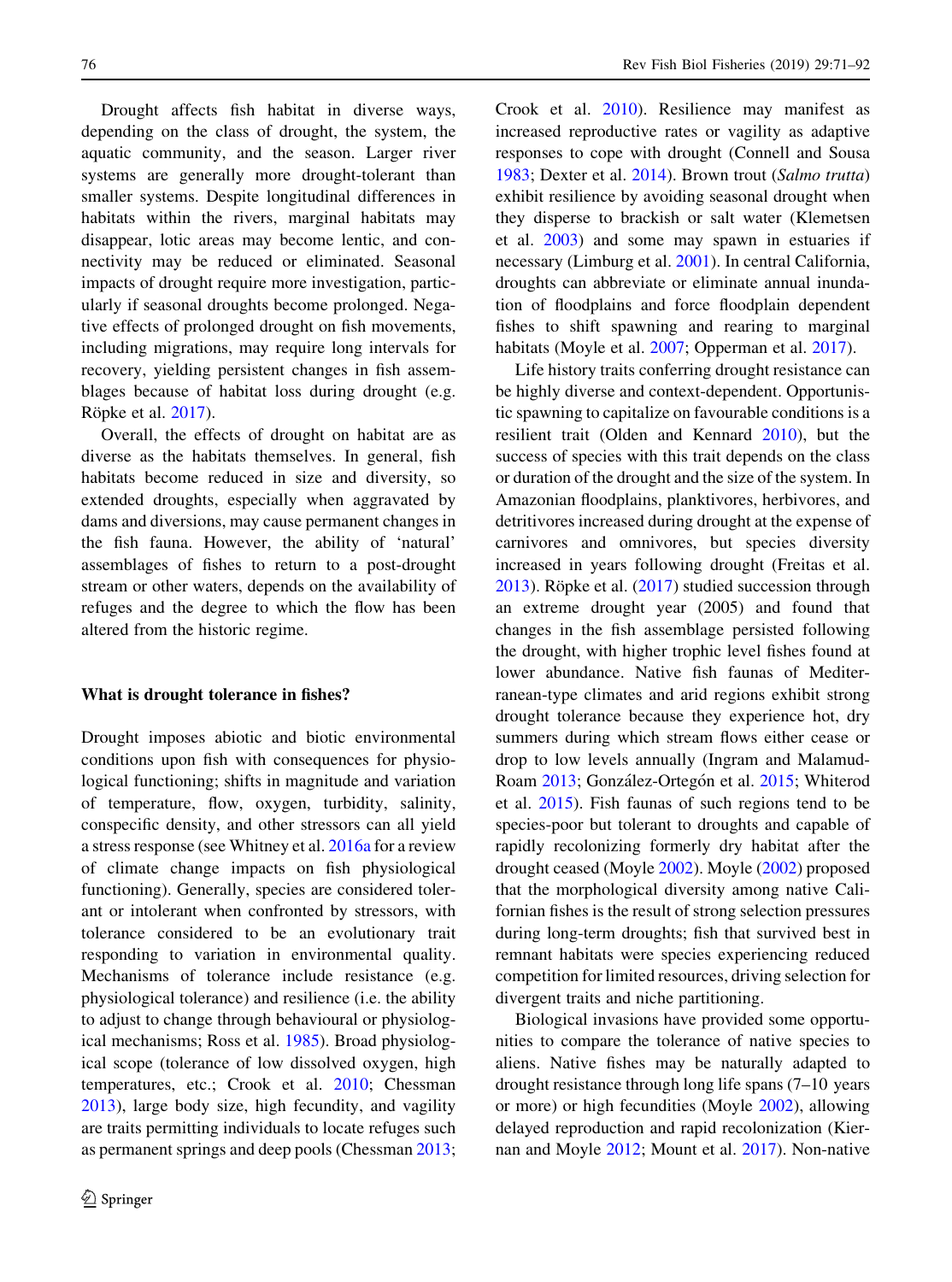species, in contrast, may lack such adaptations so decline from drought effects. Thus, Closs and Lake [\(1996](#page-15-0)) showed that drought in an Australian stream caused high mortality of introduced brown trout (Salmo trutta) providing an advantage for the native galaxiid Galaxias olidus, which was more resistant to low flows, high water temperatures, and low dissolved oxygen. Native fishes can persist in severe droughts where they have evolved under those conditions (Smith [1982](#page-20-0)), but novel droughts may challenge many native species. Smith ([1982\)](#page-20-0) found that drought eliminated most non-native fishes from a California stream (e.g. bluegill, goldfish, green sunfish) but they were able to recolonize from reservoirs that had residual pools. An eradication program in California simulated the effects of drought by wiping out most native fishes from a river (Moyle et al. [1983\)](#page-19-0). Because a few individuals were missed by the toxicants, within 10 years the river was once again dominated by the native fishes. Because of these adaptations, fishes in California streams and rivers that historically suffered from effects of major droughts could rapidly recover populations when flows returned. This is becoming much more difficult because dams of all sizes both divert water and block movement of fishes needed for recolonization (Moyle [2002;](#page-19-0) Radinger et al. [2018](#page-20-0)). In other parts of the world, some species of fish are capable of surviving for extended periods in the absence of surface water by aestivating in sub-surface burrows in moist substrates, but such adaptations are rare and highly specialized (Pusey [1989](#page-20-0); Ogston et al. [2016\)](#page-19-0).

Drought tolerance and resistance to invasive species is therefore highly context specific and depends on the traits of native and invasive species. In many instances, alien fishes are favoured by drought conditions. In a tropical Puerto Rican watercourse, for example, alien species abundance was amplified during drought (Ramirez et al. [2018](#page-20-0)). In an Iberian stream, invasive pumpkinseed (Lepomis gibbosus) became abundant during drought and native fishes were released from the competitive exclusion only when drought ceased (Bernardo et al. [2003\)](#page-15-0). In a California stream, establishment and spread of invasive green sunfish  $(L. cyanellus)$  was attributed to the effects of a 5-year drought (Bêche et al. [2009\)](#page-15-0).

Whereas many fishes may tolerate drought, there still may be costs to persisting through one. Thus, Sammons and Maceina [\(2009](#page-20-0)) observed slow growth of riverine redbreast sunfish (L. auritus) during dry years. Some species may benefit from drought if competition or predation are relaxed. Orangethroat darter (Etheostoma spectabile), for example, exhibited increased growth, condition factor, and fecundity during drought (Marsh-Matthews and Matthews [2010\)](#page-19-0). Likewise, Morrongiello et al. ([2011\)](#page-19-0) found that fish growth in Australian lakes declined as water levels dropped during drought years but growth increased in wetter years.

Overall, fish responses to drought can vary greatly among species. Some species are highly adapted to live through severe drought, especially in streams. These adaptations can offer some protection to fishes native to regions where droughts occur on a regular basis, by excluding poorly adapted non-native fishes. Unfortunately, non-native fishes often persist in such habitats anyway, through prior adaptations or taking advantages of refuges provided by people.

#### What are drought refuges for fishes?

The nature of drought refuges varies among species. As discussed above, species with high physiological tolerances can survive for long periods in remnant pools of water having poor quality. Other species (e.g., most salmonids) may only persist where cold, welloxygenated water exists, perhaps fed by permanent springs or seeps or remaining in deep pools or stratified lakes. The other option for species is to leave the drought-stricken water and find refuge in larger bodies of water, before connections are lost.

Vagile species predictably emigrate out of susceptible systems to avoid stranding or desiccation but sedentary species may also disperse to find refuge when drought sets in (Perry and Bond [2009;](#page-20-0) Driver and Hoeinghaus [2016](#page-16-0); Mount et al. [2017\)](#page-19-0). Large, deep pools in lotic systems with connections to groundwater are most likely to persist through low water and provide refuge needed for some fish to persist (Power et al. [1999](#page-20-0); Hayashi and Rosenberry [2002](#page-17-0)). Water depth and surface area for wind action can determine the temperature and dissolved oxygen conditions in the refuge via mixing of the surface water (Magoulick and Kozba [2003](#page-18-0)). Refuges may also be areas near inflows of springs when available (Baker and Jennings [2005\)](#page-15-0) or, in tropical systems, floodplain ponds. Arapaima gigas, an air-breather, is found in floodplain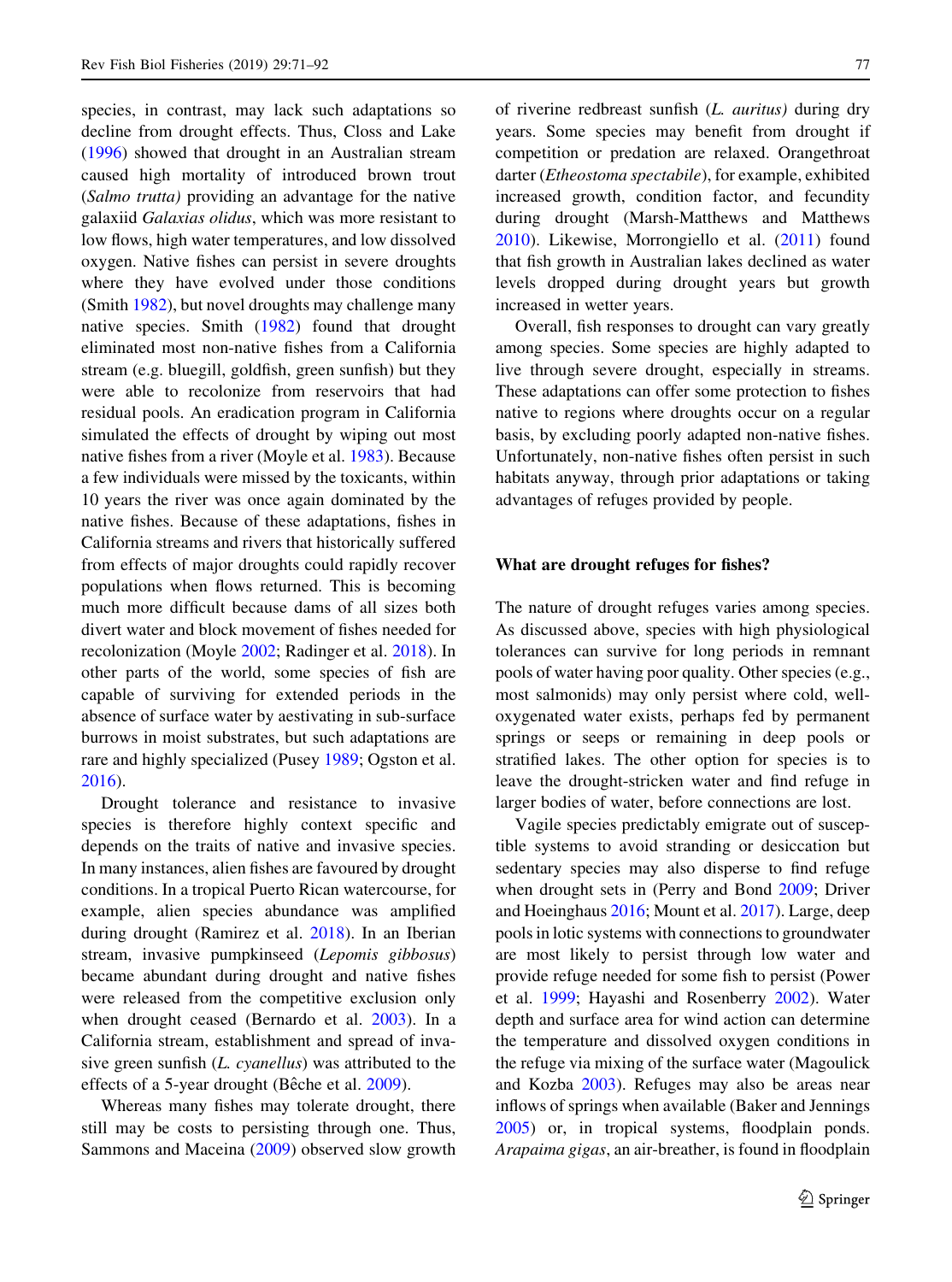ponds that are wetted throughout the dry season and provide refuge from fluctuating conditions of the mainstem river (Castello [2008](#page-15-0)). In Papua New Guinea, fish moved from drought-exposed lakes to floodplains (Swales et al. [1999\)](#page-21-0), but in the Amazon, suitable connections may disappear and strand fish (Pinaya et al. [2016\)](#page-20-0). Sedentary species that cannot make the necessary movements to find refuge may have alternate strategies such as burrowing (Davey et al. [2006\)](#page-16-0), but many fish die as the availability of suitable water quality in refuges declines during extended droughts.

The timing of emigration to a refuge is normally cued by onset of stressful conditions. Cucherousset et al. ([2007\)](#page-16-0) found that the timing of emigration of species from a drying wetland was positively related to indices of physiological tolerance. Fish stranded in remnant water can attempt to burrow into substrate (Davey et al. [2006\)](#page-16-0) but high mortality typically occurs due to hypoxia, thermal stress, predation, or disease (Tramer [1977\)](#page-21-0). Often, the amount of refuge area is insufficient to support the entire population (Baker and Jennings [2005](#page-15-0)) and there will be increasing competition over time. Driver and Hoeinghaus [\(2016](#page-16-0)) found that the distribution of fish species in remnant habitat was non-random. Juvenile brook trout (Salvelinus fontinalis), for example, selected areas with suitable physical conditions (temperature, cover) over those with more food available, which was reflected in reduced growth (Sotiropoulos et al. [2006](#page-21-0); see also Harvey et al. [2006;](#page-17-0) Grossman et al. [2010\)](#page-17-0).

Refuges often do not provide the full suite of habitats necessary for individuals to complete their life cycle, particularly spawning habitat (e.g. pelagic spawners; Perkin et al. [2015](#page-20-0)). White and Rahel [\(2008](#page-21-0)) found that in extreme drought, most reproduction of Bonneville cutthroat trout (Oncorhynchus clarkii utah) occurred in a natural tributary where suitable conditions for spawning persisted whereas appropriate conditions were completely lost in modified reaches of the stream system. However, Freeman et al. ([1988\)](#page-17-0) found that abundances of fishes in an Appalachian stream were unchanged by drought despite reduced spawning habitat, owing to density dependence.

Drought refuges are clearly important to many fishes that would not otherwise persist in droughtstricken streams. The nature of the refuge depends on the fish species and life stage, and persistence of a species may require much more than just permanent water, especially for spawning and rearing of juveniles.

### What kills fish during droughts?

Aquatic animals in drought experience both temperature and oxygen stress because of dewatering and become crowded with predators and competitors into smaller areas as habitat disappears. Near marine confluences of rivers, hypersaline lagoons can form from which freshwater species are excluded (Vivier et al. [2010](#page-21-0)). Refuges must be shared by many aquatic species including both fast-water and slow-water guilds (Boulton and Lake [1992\)](#page-15-0), potentially disfavouring lotic species but allowing their persistence in the short term (Jowett et al. [2005](#page-18-0); Freeman and Marcinek [2006\)](#page-17-0). Riffle-dwelling fishes forced into remnant pool habitat may experience high mortality (Avery-Gomm et al. [2014\)](#page-15-0). Species in drought refuges must compete for space and resources and become increasingly exposed to competitors, predators, and diseases. Lowering of water levels and aggregation of species in habitable refuge areas disconnects populations, potentially severing connections to spawning grounds and shifting relative abundances (Vivier et al. [2010](#page-21-0)). Drought can cause behavioural changes in fish as crowded conditions generate competition and predation. For example, burbot (Lota lota) established dominance hierarchies as shelter became limiting, with growth advantages going to individuals that secured preferred shelter (Fischer and Öhl [2005\)](#page-16-0).

The effects of drought on fish assemblages can also have broad consequences for food webs in aquatic ecosystems. For example, Dorn [\(2008](#page-16-0)) showed that reductions in fish populations in wetlands during periods of drought resulted in increased abundance of crustaceans and large aquatic insects. Shifts towards species with different trophic characteristics—for example, from predatory fish to detritivorous crayfish—have the potential to drastically alter food web structure under drought conditions (Power et al. [2008](#page-20-0)). Likewise, aerial and terrestrial predators focus on areas where fish are concentrated, altering food webs by selectively preying on larger fishes, although Tramer [\(1977](#page-21-0)) found birds mostly feeding on carcasses of dead fish in desiccating pools rather than preying on the fish directly. Zaret and Rand ([1971\)](#page-21-0) observed shifting specializations in fish diets between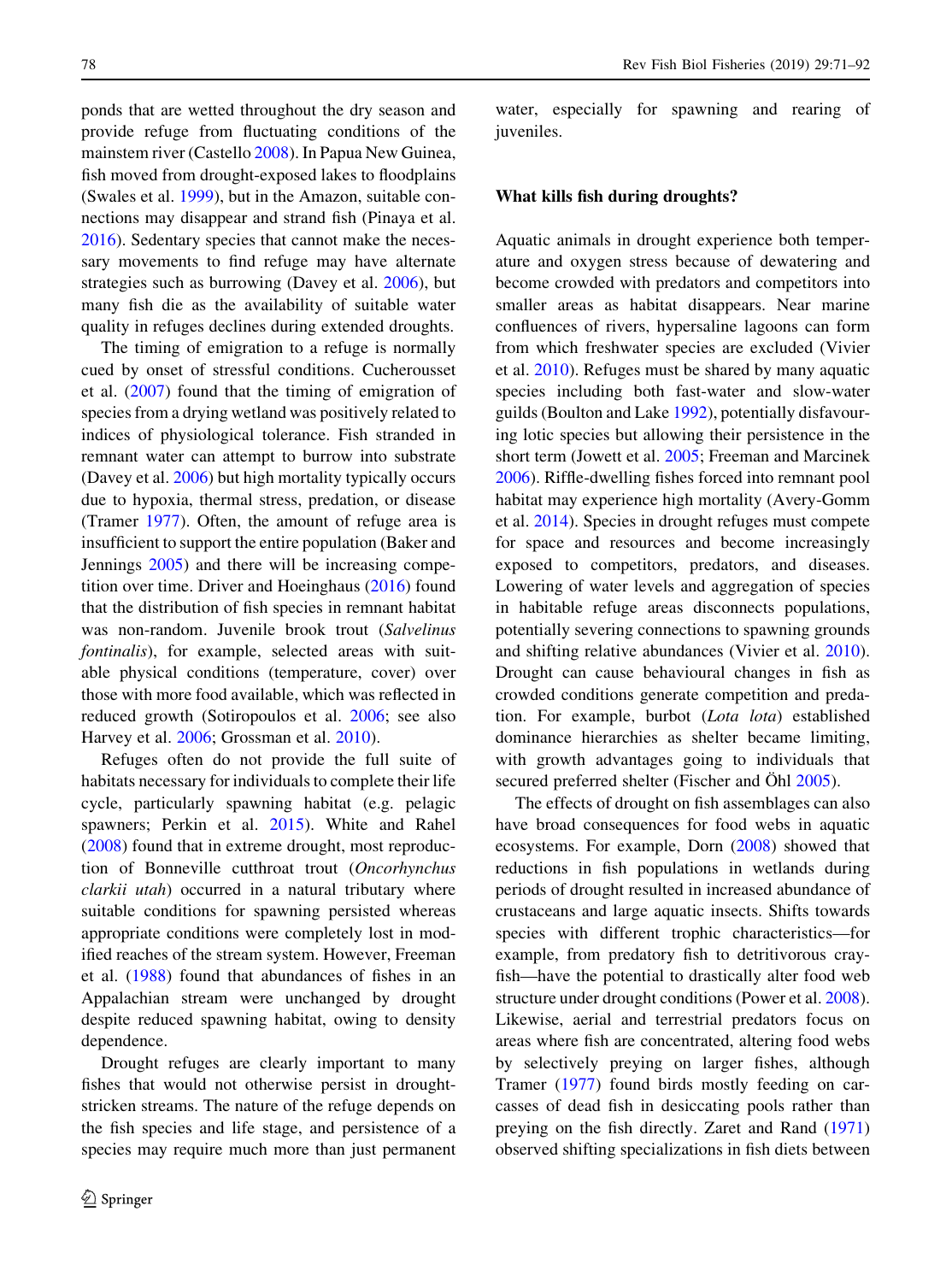the dry and wet seasons in Panama, suggesting that species forced together in refuge habitat experience intense resource competition and therefore alter their diets (also Wedderburn et al. [2015](#page-21-0)).

Concentration in small areas can cause crowding stress in fish (Wedemeyer [1976\)](#page-21-0) and disease transmission has been demonstrated to increase in crowded conditions because of shorter transmission distances (e.g. Saprolegnia infection, bacterial fin rot, furunculosis in aquaculture; Pickering and Pottinger [1989](#page-20-0)). Periods of low flow were associated with peaks in the normal cycle of disease in an intermittent stream in Brazil (Medeiros and Maltchik [1999\)](#page-19-0) but there is a poor overall understanding of the role of disease outbreak and recovery during drought (Crook et al. [2010\)](#page-16-0). Predictions about changes in fish disease are made by Marcogliese  $(2001)$  $(2001)$ , with low flow favouring certain fish parasites such as blackspot disease (Uvulifer ambloplitis and others), cataracts (Diplostomum spathaceum), and white grub (Posthodiplostomum minimum) and resulting in increased blindness of fish and incidence of blackspot disease. However, Mitro ([2016\)](#page-19-0) observed that many of the changes associated with pathogens were enhanced (or, perhaps in some circumstances, mitigated) by other stressors such as competition with an invasive species. Given that drought affects species other than fishes, it could be predicted that changes in distribution of migratory birds (e.g. Johnson et al. [2005](#page-18-0)), disturbance to aquatic snakes (Vogrinc et al. [2018\)](#page-21-0), and reductions in amphibian populations and freshwater invertebrates will alter the intermediary host–pathogen dynamics that drive many disease cycles in fresh water.

Connectivity among habitats is often crucial for persistence of fish assemblages during drought (Hurd et al. [2016\)](#page-17-0). For example, spawning sites become constrained in years of low flow, suggesting that drought will favour fishes that are able to reproduce within drought refugia (Parry et al. [2018\)](#page-20-0). Migratory species, including potamadromous fishes, may be particularly affected by the disconnections forged by drought (Beatty et al. [2014](#page-15-0)). Tropical species, such as the potamadromous Arapaima spp., may have difficulty accessing floodplain ponds where they breed during the dry season or those ponds may desiccate with unknown consequences to their populations (Castello [2008](#page-15-0); Lennox et al. [2018b\)](#page-18-0). Ria lakes in the Amazon that remain connected to the main river channel therefore provide refuge to fish communities during extreme drought (Carvalho et al. [2018](#page-15-0)). Disconnection of rivers by dams or drought can also have negative impacts on the capacity for fishes to tolerate drought as they become unable to shift their habitat use in synchrony with the prevailing environmental challenges (Radinger et al. [2018\)](#page-20-0).

In short, fish assemblages are likely to change as drought progresses and communities are restricted to refuges, under crowded conditions. As conditions deteriorate, species most likely to survive will either be those that can leave before connections are lost or those that have broad physiological tolerances. Mortality of remaining fish is usually the result of predation by birds and mammals (including people), physiological stress, and disease, often all acting at once. Presumably, under severe, long-term droughts, local extirpations of species occur so that fish assemblages in diverse waterways may take a long time to recover to their former structure, if it is possible at all. Succession processes both during and following the drought are therefore important to understand.

# What is the nature of species succession in droughtstricken waters?

As flows return following drought, individuals exit refuge areas and recolonize re-wetted areas of the system (Marshall et al. [2016](#page-19-0)). Depending on the severity of the drought and location of refuges, recolonization of a desiccated stream can be rapid (Smith [1982;](#page-20-0) Canton et al. [1984;](#page-15-0) Peterson and Bayley [1993;](#page-20-0) Adams and Warren [2005](#page-15-0)). However, repopulation from a small founding population may have genetic consequences when genetic diversity becomes reduced because of bottlenecks (Douglas et al. [2003](#page-16-0); Hammer et al. [2013](#page-17-0)).

Intolerant species (see '['How does drought affect](#page-3-0) [fish habitat?](#page-3-0)'' section) and those that have been disconnected from spawning areas may have delayed recovery whereas tolerant species may even have spawned successfully during drought (Garcia et al. [2018\)](#page-17-0). The result is an assemblage that is temporally variable, shifting between tolerant and intolerant taxa as flows fluctuate (Grossman et al. [1990;](#page-17-0) Gido and Jackson [2010](#page-17-0)). During a severe drought that dried most of the Pajaro River, riffle sculpin (Cottus gulosus) persisted in spring-fed tributaries while prickly sculpin (C. asper) survived in pools in the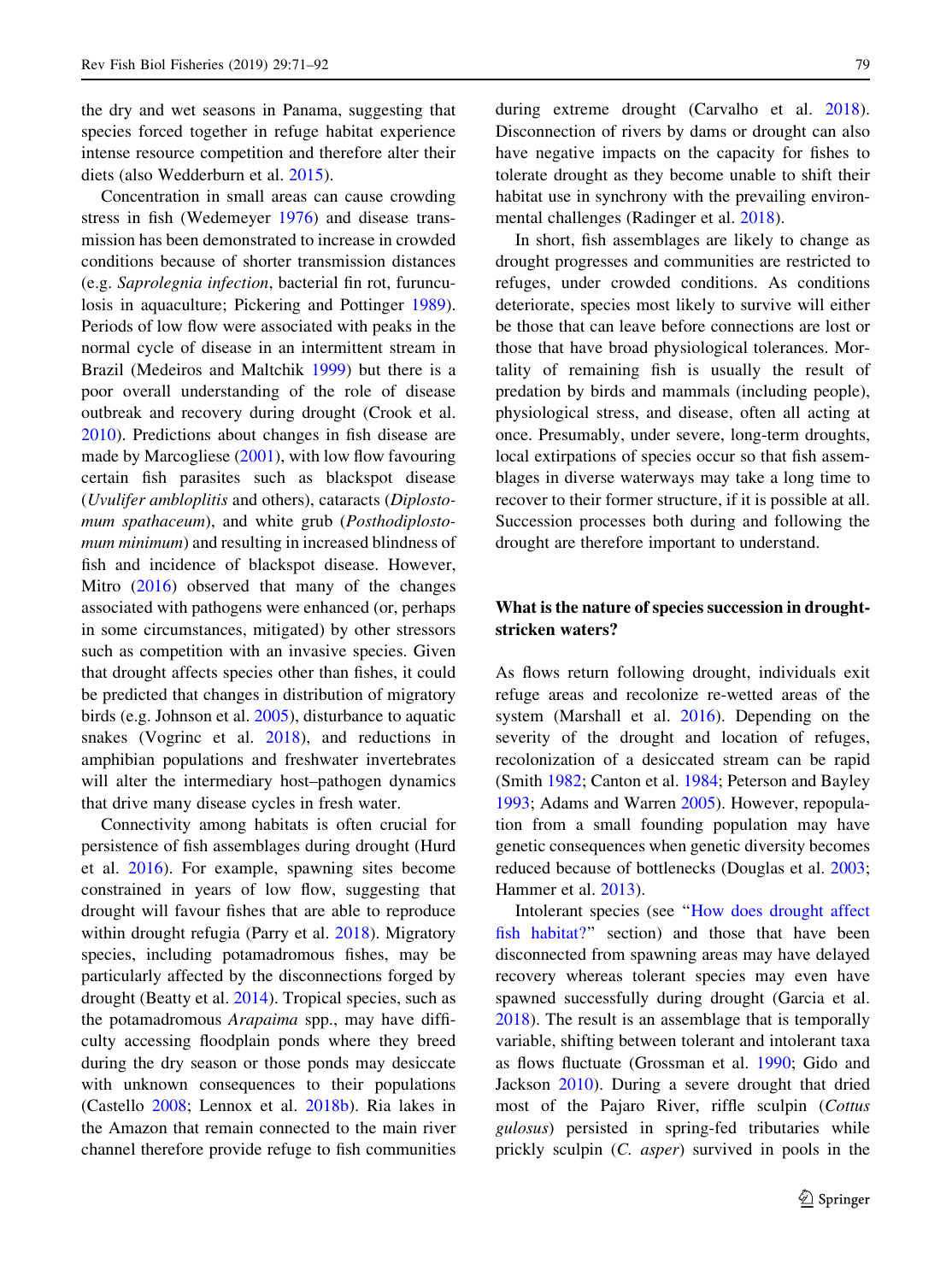main channel (Smith [1982\)](#page-20-0). The prickly sculpin has high mobility and high fecundity, so within a year they recolonized their former range in the river; the riffle sculpin, with relative immobility, low fecundity, and benthic larvae, recolonized areas very slowly, across multiple years. The legacy of drought can therefore influence species assemblages for many years as succession progresses.

Some species' traits contribute to fast recovery after drought (Marsh-Matthews and Matthews [2010](#page-19-0)). The most common, generalist species are perhaps the most likely to be early re-colonizers (Whitney et al. [2016b](#page-21-0)). Increased frequency or intensity of drought can select for tolerant or opportunistic species (Mims and Olden [2012;](#page-19-0) Stanley et al. [2012\)](#page-21-0), which may drive biotic homogenization (e.g. Elliott [2006](#page-16-0)). Following drought, fish may rapidly recolonize from refuge or the assemblage may return slowly. Swales et al. ([1999\)](#page-21-0) observed a prolonged recovery of the fish assemblages in lakes affected by drought in Papua New Guinea. Species commonness should predict how quickly they return, with more abundant species capable of rapid recolonization. Of course, greater impacts from longer or more severe droughts will prolong recovery and hamper succession. Time lags in recovery must reflect legacies of drought as assemblage members repopulate from remnant populations in years following drought.

Overall, succession of species in drought-susceptible waterways, both during and after a drought, is poorly documented but is an important topic from a conservation perspective, especially if assisted recovery of an assemblage reduced by drought is contemplated. Monitoring how and where species recolonize from is important and may be linked to information about physiological tolerances, swimming performance/movement potential, and habitat preferences. Succession is especially important given that it may take many years for assemblages to recover to predrought states (Röpke et al.  $2017$ ), with consequences for ecosystem services, fisheries production, and nutrient transfer across interfaces.

# What are the long-term consequences of drought to fish assemblages?

Whereas fish assemblages can exhibit remarkable ability to recover following drought, modern challenges can reduce the likelihood of this successfully occurring. Human changes to waterways, climate change, and frequent introductions of alien fish, mammals, invertebrates, and aquatic macrophytes means that droughts are likely to initiate more permanent changes to fish assemblages.

Fish ecologists have long investigated factors influencing the structure of fish assemblages (see, for example, Gido et al. [2010](#page-17-0); Ross [2013\)](#page-20-0). Both biotic and abiotic habitat characteristics sculpt each assemblage. The highly variable physicochemical environment in streams suggests that biotic interactions (competition, predation) should be less important than abiotic factors, as evidenced by the relative ease with which stream fish assemblages integrate non-native species (Light and Moyle [2015\)](#page-18-0). Low flow is a stressor to fish (Costa et al. [2017\)](#page-16-0) but the long-term consequences of drought on fish may be variable as stocks fluctuate across years (Freeman et al. [1988](#page-17-0)).

As water levels lower, temperature, salinity, and oxygen become increasingly limiting so that species intolerant of hyperthermic and hypoxic waters will most likely give way to more tolerant species, yielding an alternative state that is maintained under periodic droughts (Smale and Rabeni [1995](#page-20-0)) creating new, less diverse assemblages. Frequent, prolonged droughts will likely generate selection for fish species that are tolerant of warm water, low oxygen, and unpredictable food availability and that can skip spawning in unfavourable years. Large fish in some systems are more tolerant of drought owing to their mobility (Matthews et al. [2013](#page-19-0)), higher fecundity, and lesser physiological demands per unit mass (Kalinin et al. [1993;](#page-18-0) Bickler and Buck [2007\)](#page-15-0) but they may be more vulnerable to terrestrial predators if they are stranded (McCargo [2004](#page-19-0)). Their long life also exposes them to risk of premature mortality given extreme drought; therefore, selection imposed by drought must be context specific. Large fish generally decline in catches during drought (Walters and Post [2008](#page-21-0); Marsh-Matthews and Matthews [2010](#page-19-0); Ferguson et al. [2013](#page-16-0); Fabré et al. [2017\)](#page-16-0), suggesting predation and stress indeed selects against the larger individuals, despite traits that should confer tolerance (Sammons and Maceina [2009](#page-20-0)).

Drought regimes have shaped contemporary fish assemblages. In many locations where there is predictable variability in the flow regime (e.g. seasonal drought), the ichthyofauna is comprised of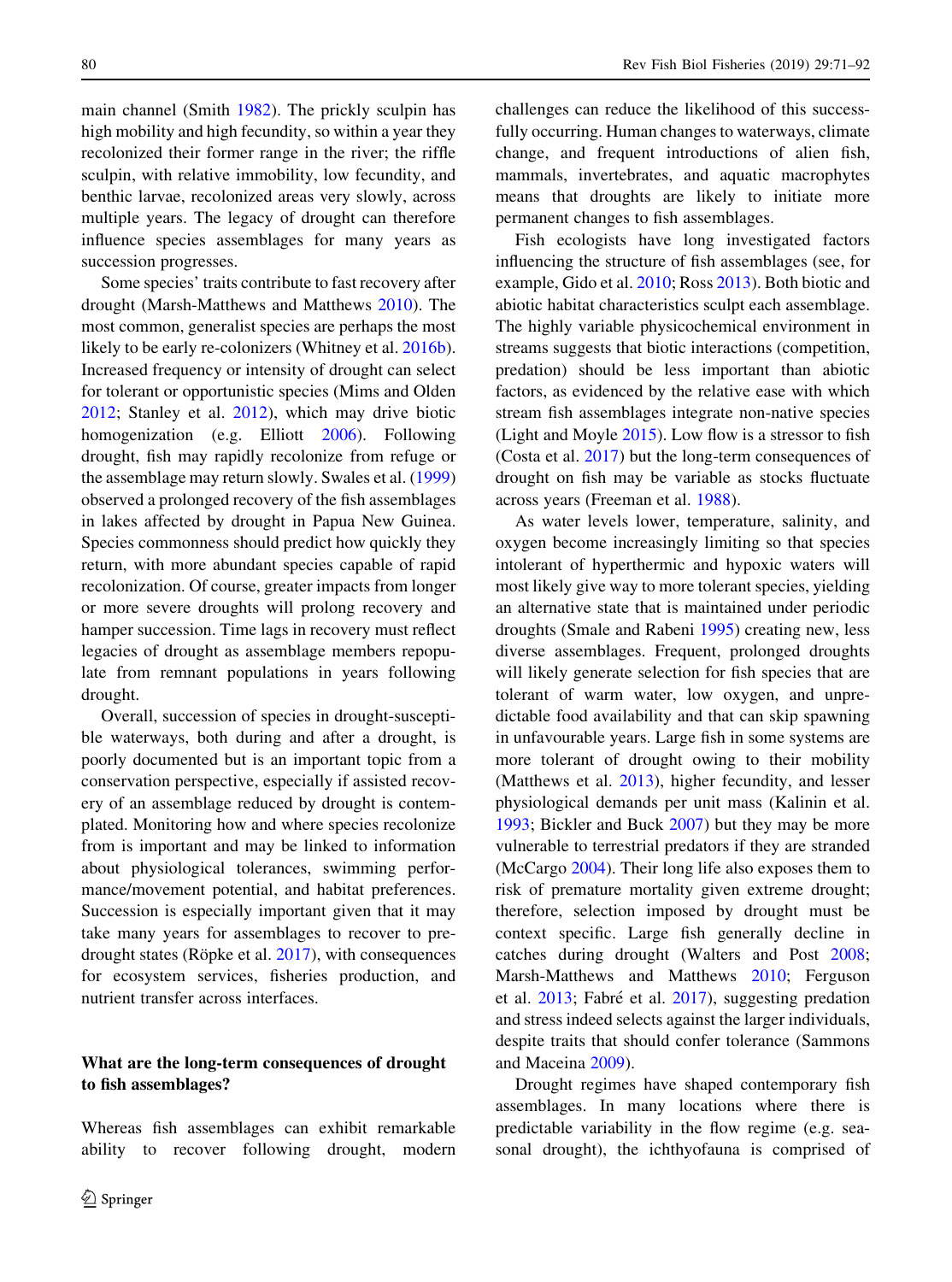generalists or opportunists compared to more hydrologically stable streams where fish tend to be specialists (Poff and Allan [1995](#page-20-0); Olden and Kennard [2010](#page-19-0); Mims and Olden [2012](#page-19-0)). Interestingly, Matthews and Marsh-Matthews ([2003\)](#page-19-0) suggested that drought-intolerant species may already have been extirpated from many watercourses in the midwestern United States, a shifted baseline reflecting the legacy of drought. Kelsch [\(1994](#page-18-0)) surveyed the Little Missouri River after a six-year drought and found dominance of three species and an apparent loss of ten species. However, Grossman et al. ([1998\)](#page-17-0) observed either stable or increased abundance of fishes in a drought-stricken North Carolina stream. Interestingly, Grossman et al. [\(2010](#page-17-0)) observed an increased diversity at upstream sites during drought, attributed to increased accessibility to those sites among flow intolerant species. Ultimately, flow intolerant species proliferate when the flow regime shifts towards a more lentic state (e.g. Gido et al. [2010\)](#page-17-0). With the addition of climate change warming water temperatures, some non-native species may be released to proliferate where they are introduced (Moyle et al. [2013](#page-19-0); Light and Moyle [2015\)](#page-18-0).

As drought dynamics shift, fish assemblages respond by shifts in abundance and dominance. In some places, the legacy of drought is already manifested as simplified fish assemblages of tolerant species, including generalists and those with broad physiological tolerance. Permanent changes to fish assemblages are increasingly likely because of climate change and persistent water demand by people as drought and warm water temperatures alter fitness landscapes in fresh water (Bogan and Lytle [2011](#page-15-0)). In many areas, the changes will be reflected by extinctions of native species and invasions of alien species pre-adapted to the new conditions (Moyle et al. [2013](#page-19-0)).

# How does climate change affect drought-fish interactions?

As we have indicated, climate change is clearly a prominent factor that one way or another will affect persistence of many fishes, with extinctions most likely to occur during prolonged droughts. Increased hydrological variation will be a consequence of warmer global temperatures (Döll and Zhang [2010](#page-16-0); Guerreiro et al. [2018\)](#page-17-0), yet little is known about how the prolonged or unpredictable drying of systems will

affect the capacity for watercourses to sustain fish diversity and abundance in the long term, nor the broader ecological consequences of changes to fish assemblage composition and abundance. Changes to water levels invariably affect the distribution of habitat within a watershed. Schindler et al. ([1996\)](#page-20-0) observed physical and chemical changes to lakes and streams during a period of warming: temperature, clarity, chemistry, and productivity. This study demonstrated the interconnectedness of many physicochemical characteristics of systems and the integrated changes ensuing from environmental stressors. Water levels tend to be highest after seasonal inundation during rainy seasons, from snow-melt flooding, or after intense tropical rainfalls (Smith et al. [1998](#page-21-0)). Transition to drier or warmer seasons predictably reduces water levels in a cycle that could affect many phenological processes such as reproduction, dispersal, and migration.

Warmer winters yielding less snow and melt water in temperate streams (Knowles et al. [2006](#page-18-0)) are projected to create flashier, earlier floods or more frequent pulses from rainwater that historically fell as snow. Ultimately, this will yield prolonged, annual, low water and flow through late spring, summer, and autumn. Earlier, flashier floods will alter many of the cues used by fish in their life history (e.g. migration, reproduction, foraging) and be precursors to prolonged annual drought that extends into summer months. In the tropics, Freitas et al. ([2013\)](#page-17-0) suggested that the intensity of flood and drought will oscillate more extremely, potentially resulting in species losses in the Amazon. The combined impacts of climate change and water abstraction are projected to significantly threaten the viability of many fish populations, although Xenopoulos et al. [\(2005](#page-21-0)) suggested that water conservation could greatly mitigate the damage. Radinger et al. [\(2018](#page-20-0)) showed that damming waterways negatively affects species' resilience ability to tolerate environmental disturbance, including drought.

There are many disturbances to local ecosystems anticipated to result from climate change, particularly in terms of temperature and precipitation and therefore water levels and flow. Increased severity and frequency of drought because of global climate change will mean drought is not an isolated stressor, but one that is synergistic with other oncoming climatic changes including flow variability (Costa et al. [2017\)](#page-16-0). Climate change will cause shifts in instream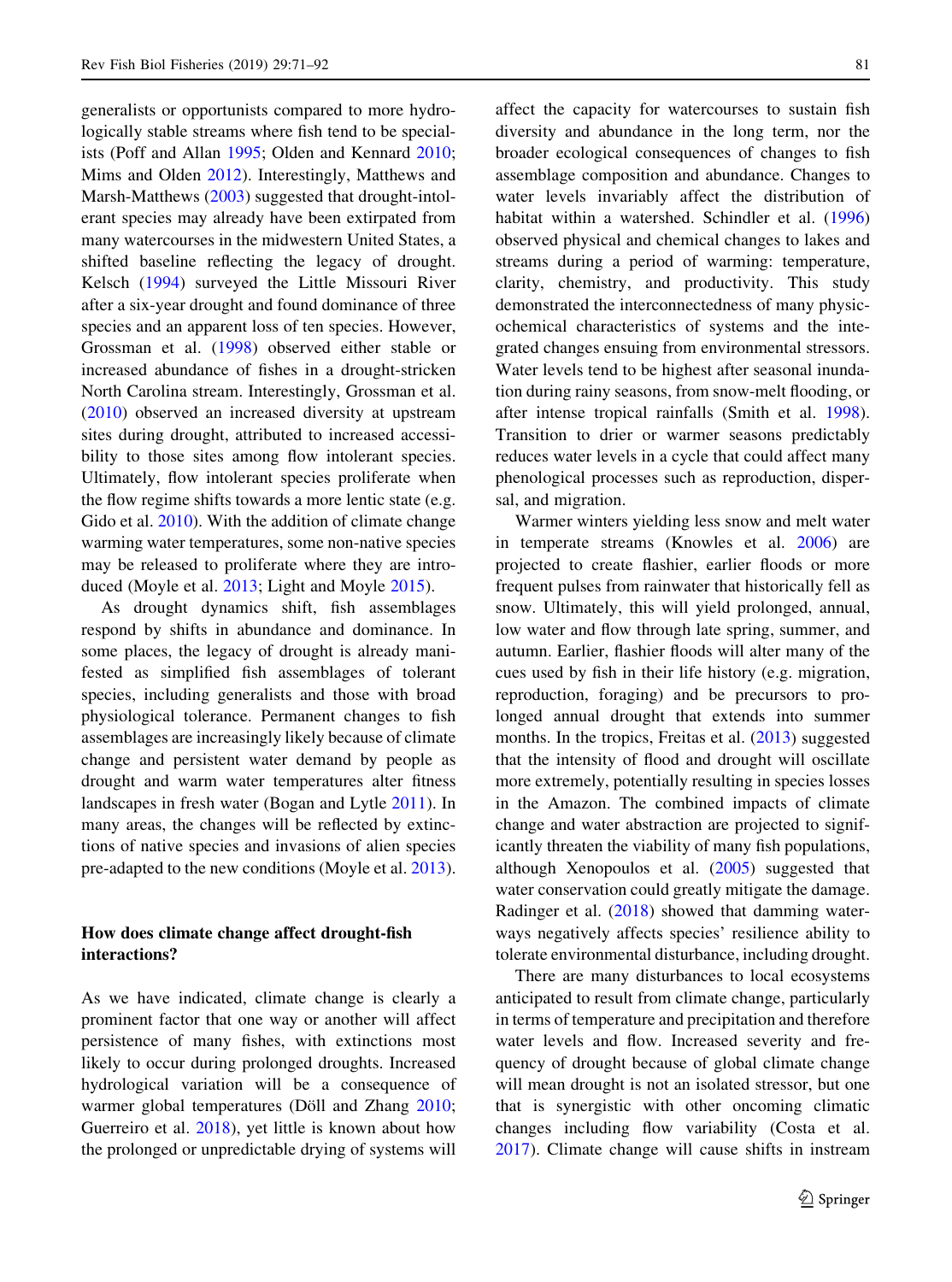vegetation, riparian species, invertebrate fauna, and predatory mammals/birds that will also have yet unforeseeable consequences for fishes, particularly when coupled with drought (Lake [2003\)](#page-18-0). More research is needed to project where droughts will have the greatest impact and to assess how multiple stressors will operate in conjunction with drought so that actions can be taken to reduce impacts of climate change and drought.

#### How does drought influence fisheries?

Fresh water supports important commercial, artisanal, and recreational fisheries (Cooke and Cowx [2004](#page-15-0); Welcomme et al. [2010;](#page-21-0) Cooke et al. [2016\)](#page-15-0). Fishers generally target top predators in systems; however, growth of large predatory fish depends on food availability and habitat quality, both of which are strongly affected by drought. Drought stresses fish, constrains their distribution, alters their diets, and can even promote processes such as methylmercury intoxication (Azevedo et al. [2018\)](#page-15-0). Correspondingly, it has been observed that catches in fisheries decline during drought in some systems (Mol et al. [2000](#page-19-0); Gillson et al. [2009\)](#page-17-0). In other systems, fishing may concentrate in refuge areas to generate higher catches (Swales et al. [1999;](#page-21-0) Brookes et al. [2015](#page-15-0)). Fabré et al. (2016) predicted reductions in Amazonian fisheries yields during periods of high intensity and frequency of droughts while Pinaya et al. [\(2016](#page-20-0)) found that river fisheries became more productive as access to floodplain ponds was severed. Similarly, strong negative correlations between low river flows and recruitment, growth, and harvest rates have been reported for barramundi (Lates calcarifer) and king threadfin (Polydactylus macrochir) fisheries in Northern Australia (Staunton-Smith et al. [2004;](#page-21-0) Robins et al. [2006](#page-20-0); Halliday et al. [2008,](#page-17-0) [2010](#page-17-0)). Davies [\(1978](#page-16-0)), however, noted that effects of drought were negative on salmonids but positive on warm-water fishes, for which the warmer water temperatures increased feeding activity. Some jurisdictions have regulations governing closures of fisheries during periods of low flow (Porter [1997](#page-20-0); Dempson et al. [2001](#page-16-0)), but the effectiveness and economic impact of such actions are unclear.

Fisheries can have interacting and exacerbating impacts on freshwater fish populations (Ferguson et al.

[2010\)](#page-16-0); therefore, close management freshwater fisheries in an era of water scarcity is increasingly important. Precautionary approaches to management are needed to prepare for changes to water levels and to ensure that a diverse portfolio phenotypic and genotypic variation exists to respond to future climatic scenarios (Schindler et al. [2010;](#page-20-0) Ward et al. [2016](#page-21-0)). Fisheries management must account for potential dramatic changes in hydrological regimes in affected regions and biological assessments to understand the implications of altered flows on fisheries prodcutivity, and to manage species based on expected adaptations to a drier world (Hammer et al. [2013](#page-17-0)). Proactive approaches (Crook et al. [2010\)](#page-16-0) and experimental (adaptive) management are necessary to prepare for increased drought frequency in the future (Richter et al. [2006](#page-20-0)). Given the complexity of water management, such plans will presumably involve several policy and management options or actions related to infrastructure and its operations (e.g., environmental flows), physical habitat alterations (e.g., reshaping channels to provide refuges), riparian restoration, source water protection, among others (see Kundzewicz et al. [2008](#page-18-0)).

One approach that has been suggested to address the challenge of collecting data for experimental management is using reference waters as indicators of drought. Indeed, the use of indicators and reference points is already common within an ecosystem-based management framework (Jennings [2005](#page-18-0); Rogers and Greenway [2005\)](#page-20-0) so using reference waters in drought scenarios should be widely acceptable; it would, however, require identification of relevant mechanistic links and pathways (Lefevre et al. [2017](#page-18-0)). Although caution must be exercised to ensure reference areas are honest indicators (McCargo and Peterson [2010](#page-19-0)), Arthington et al. [\(2006](#page-15-0)) advocated for reference streams as ecological indicators for physically or ecologically similar systems to inform adaptive management.

Indicator species have been proposed as a tool to inform management during drought (Kanno and Vokoun [2010\)](#page-18-0). Anderson et al. [\(2006](#page-15-0)) argued that indicator species should not simply be sportfishes, which would represent an inherently top-down approach, but that instead, such an approach must include diverse members of the local aquatic assemblage. Examples include small species that may be at risk of extinction and species that represent lower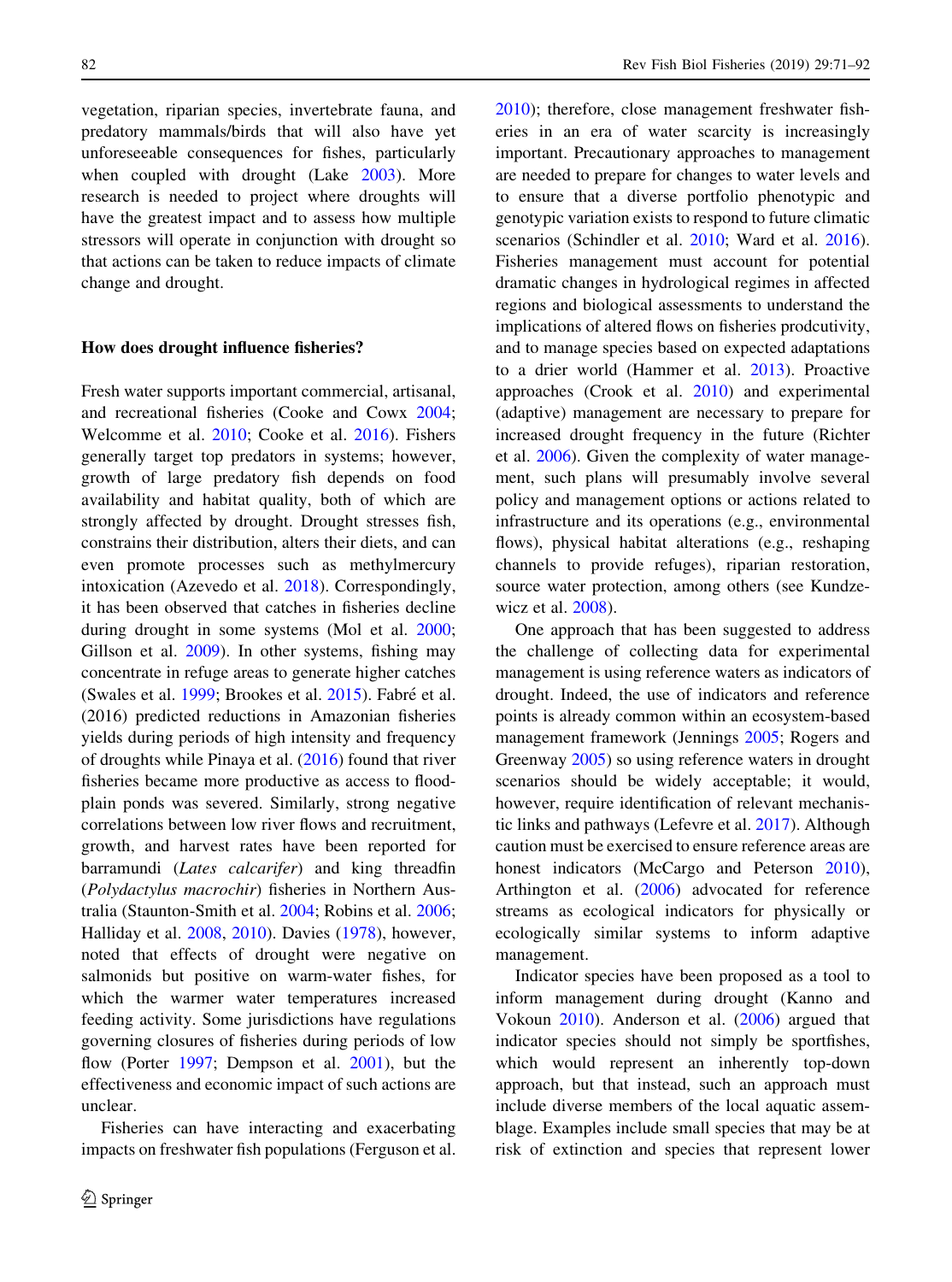<span id="page-12-0"></span>trophic levels. The advantage of using sportfishes is that they often have better historical data available and can be used effectively to attract public attention (Ebner et al. [2016](#page-16-0)). They can therefore be effective indicators if their population dynamics provide relevant information on assemblage responses to drought (Box 1).

Overall, drought has the potential to negatively affect freshwater fisheries, in combination with other changes taking place. Catches might increase as fish become concentrated in the early stages of drought but they will decrease in the long run if habitats are unable to support large enough populations of harvestable fish. Sport and commercial fishes, therefore, have not only high economic value but have special value as indicator species that the public at large can appreciate. Preparing watercourses for drought through proactive conservation and management will be critical to mitigating impacts and sustaining benefits of fish both to fisheries and the ecosystems that they inhabit.

## Synthesis

Some key findings of this review are condensed to maxims in Box [2.](#page-13-0) The synthesis that follows supports these maxims but is more focused on what can be done to reduce the impacts of drought on fish assemblages and populations.

Hydrological extremes are stressors that affect physiological, behavioural, and life history processes in fish (Costa et al. [2017\)](#page-16-0). However, freshwater fishes have evolved in spatially and temporally unstable environments (Douglas et al. [2003;](#page-16-0) Humphries and Baldwin [2003\)](#page-17-0) and they persist in waters where both seasonal and supra-seasonal droughts are a fixture of the environment (Magoulick and Kozba [2003](#page-18-0); McMahon and Finlayson [2003\)](#page-19-0). Indeed, drought is a constant and important feature of the hydrological cycle that emerges periodically and has important ecosystem consequences (Lake [2011](#page-18-0)). Although fish have evolved to cope with environmental stochasticity, climate change and human demand for fresh water are straining freshwater ecosystems, particularly via damming and water extraction (Postel [1996](#page-20-0); Lake

Box 1 Salmonids in California as indicators of drought effects. Inset photograph shows Chinook salmon (Oncorhynchus tshawytscha) in a low water stream in their native habitat

- California's 10 degrees of latitude encompass a broad diversity of aquatic habitats. Despite its highly variable Mediterranean climate, the state supports 32 species (as defined under the USA's Endangered Species Act) of salmon, trout, and whitefish (Salmoniformes). Most have populations at the southern limit of their distribution; many are endemic and considered iconic. However, most Californian fresh waters have been altered or diverted for human use, so are in a state of perpetual drought. This has resulted in major declines of its salmonid populations, including runs of distinct varieties of valuable Chinook and Coho salmon.
- In recent decades, these salmonids have been further stressed by natural drought, notably the 2012–2016 drought, which pushed a number of anadromous populations to record low abundance as habitat deteriorated (Mount et al. [2017\)](#page-19-0). Moyle et al. [\(2017](#page-19-0)) reviewed the status of each of these salmonids and concluded that 75% will be extirpated in 100 years or less if present trends



continue. Climate change was identified as the over-arching driver of salmonid declines because it exacerbated long-term effects of river alteration and water removal. Drought, however, is likely to be the 'final blow' for many populations because increased length, severity, and frequency of droughts are predicted (Mount et al. [2018](#page-19-0)).

Policy and management reforms are needed for California's fishes to persist—and even prosper—in extreme drought conditions (Mount et al. [2017](#page-19-0), [2018\)](#page-19-0). Moyle et al. ([2017\)](#page-19-0) provide specific recommendations for salmonid persistence that include improved protection and management of cold source waters (e.g. spring systems) and the least altered river systems, as well as improved management of altered waterways through a reconciliation ecology approach. The overarching approach assumes that impacts of severe drought can be reduced if the state is adequately prepared and starts managing river systems for drought proactively rather than reactively. The state's iconic salmon and trout will serve as indicators of success of these efforts.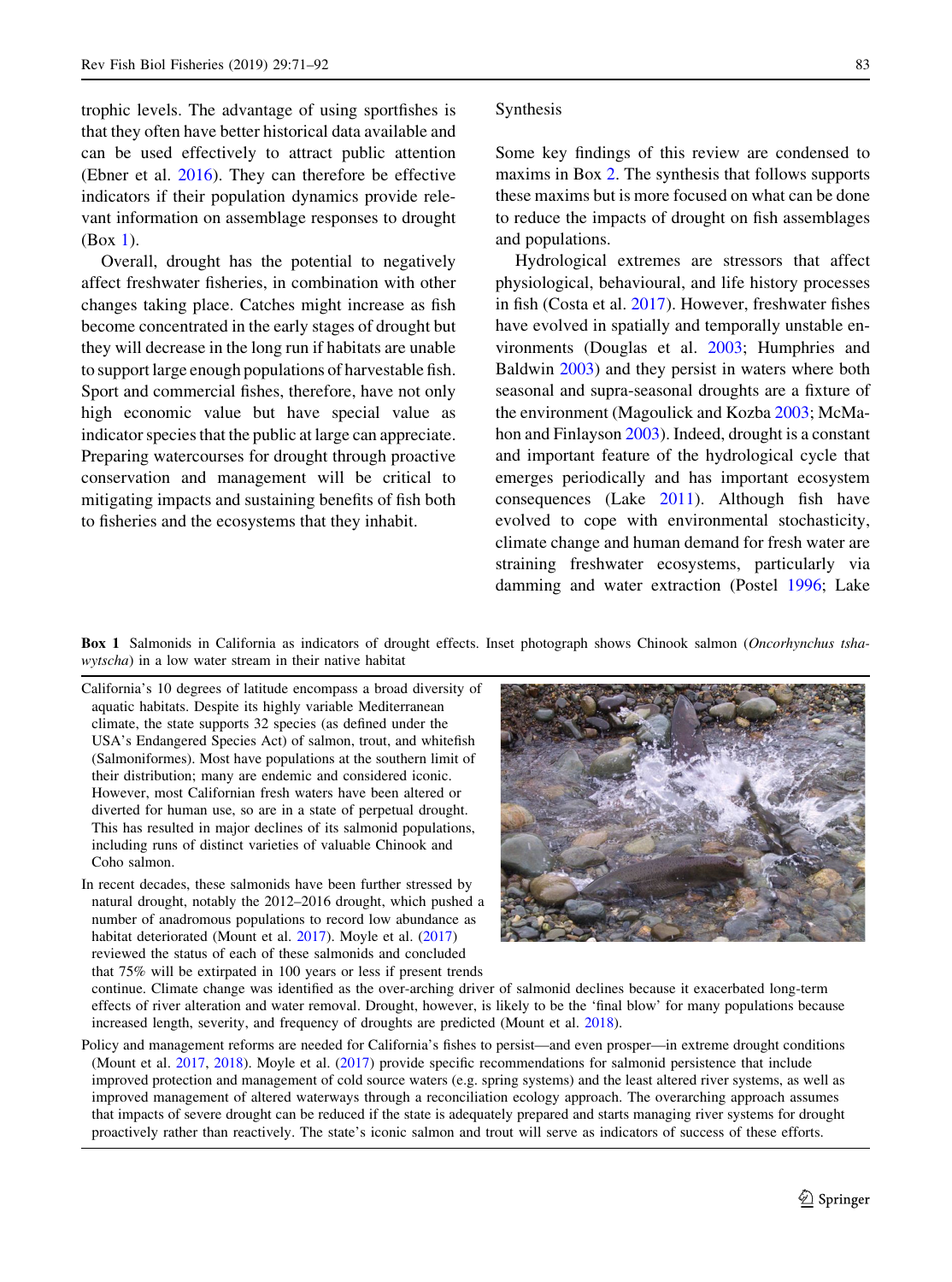<span id="page-13-0"></span>Box 2 Maxims for fish managers about drought. Maxims are statements that should hold true most of the time, without further clarification and are based on the information reviewed in this paper

- 1. Future droughts will be longer, more frequent, and more severe, creating more stressful conditions for freshwater fishes
- 2. Climate change and human alteration of aquatic systems combine to increase the negative effects of drought
- 3. Most fishes can survive natural droughts in their native waters through physiological and behavioural adaptations to changing conditions
- 4. Different species respond to drought in different ways, so post-drought fish assemblages are hard to predict, especially in highly altered habitats
- 5. When natural environmental variability is suppressed by human activity, aquatic ecosystems become dominated by a few tolerant fish species and/or by non-native species
- 6. Fish survive droughts by dispersal or migration to other habitats or by finding refuge in remnant habitats where conditions are physiologically suitable
- 7. The most abundant fishes in streams in regions with frequent natural droughts are those with the ability to rapidly disperse and recolonize as both adults and juveniles
- 8. The best drought refuges are large rivers, lakes, spring-fed streams, and deep permanent pools in streams
- 9. The bigger and more diverse the drought refuge, the more fishes it can shelter
- 10. Connectivity among habitats is essential for recovery of fish faunas in streams and lakes stricken by drought
- 11. Ground water is essential for maintaining stream flows and pool refuges through drought
- 12. Human activity may produce perpetual drought conditions in streams via surface and groundwater abstraction
- 13. Poor water quality, especially low dissolved oxygen and warm temperatures, followed by predation, are primary causes of fish mortality in refuges
- 14. Fish assemblages are shaped by historical and contemporary flow regimes, including drought; changes in the severity or frequency of drought alter fish assemblages, with the changes depending on the history and physiognomy of the system
- 15. Fisheries production might increase via hyperstability as fish become concentrated in the early stages of drought but their catches will decrease in the long run if habitats are unable to support large populations of harvestable fish
- 16. Translocation of species to new waters and artificial propagation are desperation measures that are unlikely to ameliorate the effects of human-expanded drought

and Bond [2007\)](#page-18-0). Alterations to the frequency and severity of drought coupled with other stressors (e.g. fragmentation, eutrophication, invasions; Mitro [2016\)](#page-19-0) may exacerbate the impacts of drought and affect the fauna that have evolved under historically less dramatic cycles of drought.

Given that responses to flow restoration may be delayed or unpredictable (Ormerod [2009;](#page-19-0) Wedderburn et al. [2014\)](#page-21-0), long-term data (e.g. Elliott et al. [1997](#page-16-0)) can reveal potentially important effects of drought (Poff et al. [2003;](#page-20-0) Matthews et al. [2013](#page-19-0)). This is particularly true in the context of river regulation to maintain flows (McMahon and Finlayson [2003;](#page-19-0) Humphries et al. [2008\)](#page-17-0). The effects of a drought can extend beyond the time of when it occurred and induce delayed effects in fish assemblages and populations. Therefore, shortterm studies may not account for some of the timelagged responses observed in fish assemblages in longitudinal studies of gradually drying systems (e.g. Gido et al. [2010\)](#page-17-0). In addition, long-term data are necessary to establish baselines for fish assemblages that naturally shift over time (Magalhaes et al. [2007](#page-18-0);

Matthews et al. [2013](#page-19-0); Magurran and Henderson [2010](#page-18-0)). Importantly, fish assemblages are dynamic and no one point in time is necessarily indicative of an expected or reference state; this must be considered when sampling streams to establish a presumed baseline. Succession following disturbance is always at some discrete time point in the process and management should respect that all species assemblages are in a constant state of flux as species interact with one another and as the environment changes.

Addressing the fish conservation challenges arising from drought is difficult. We may not be able to predict or even document all the responses of fish and fisheries to drought; managing rivers and lakes is therefore increasingly challenging in a changing world. The quantification of species traits holds potential to identify drought tolerant and intolerant species and sensitive environments to guide drought management responses. For example, Jarić et al. [\(In Press\)](#page-18-0) used trait and climatic niche data, to compare climate-change susceptible and resilient freshwater fishes in Europe to reveal conservation hotspots; although not specifically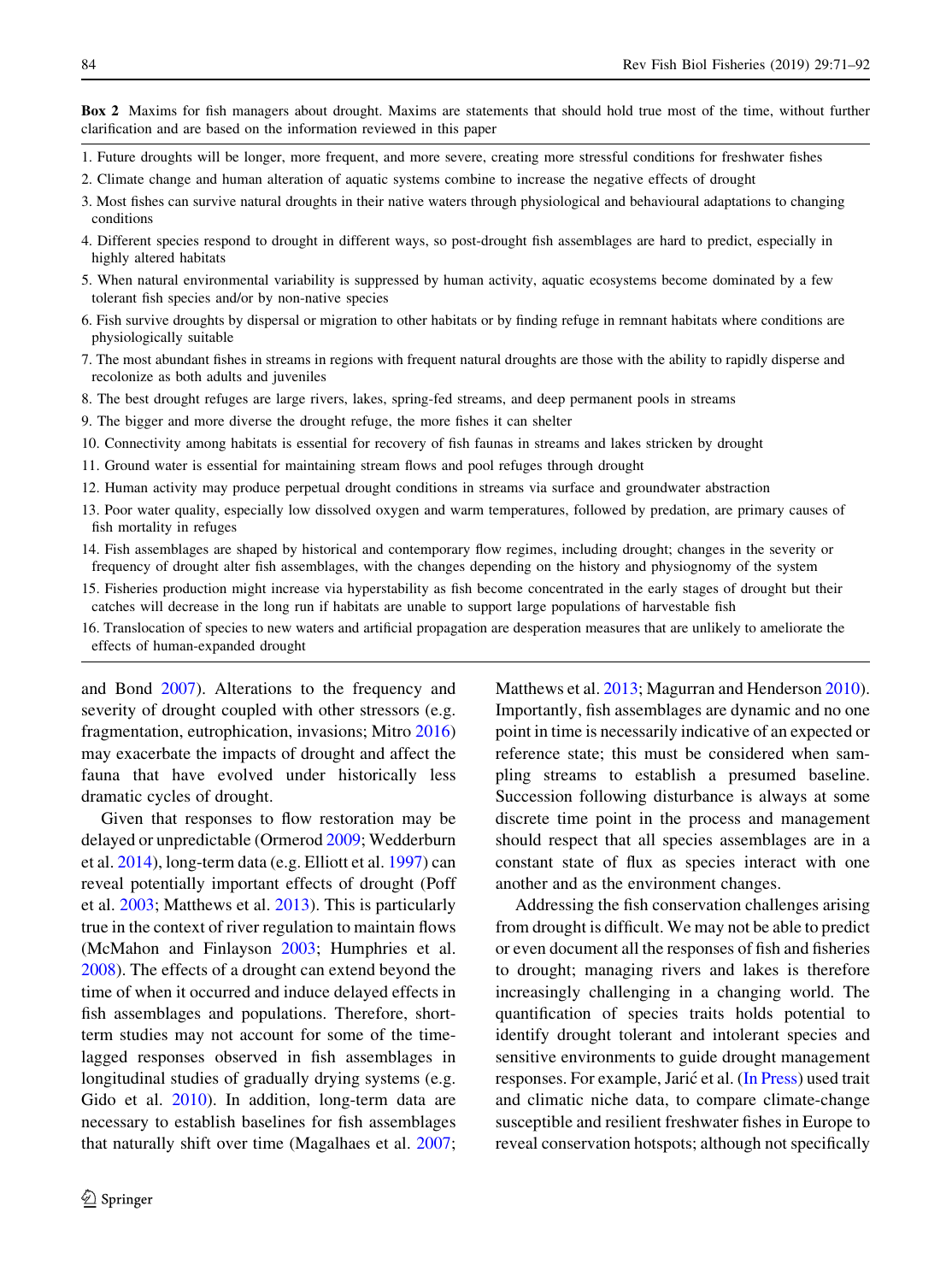focused on drought, they revealed that Mediterranean fishes were most susceptible to climate change, an area that is prone to extreme drought. In addition, Moyle et al. ([2013\)](#page-19-0) developed a quantitative protocol for identifying susceptibility of California fishes, both native and non-native, to climate change, which is arguably also a measure of susceptibility to drought that could be expanded to evaluate other jurisdictions.

Knowledge of which species could become at risk under drought scenarios is not necessarily useful if there is no possibility of restoration or remediation. During the wide-spread North American drought of the 1930s, rescuing ''stranded'' fish (see Nagrodski et al. [2012](#page-19-0)) was a major activity of fisheries agencies (e.g., LeCompte [1930](#page-18-0); James [1934](#page-18-0)) but there was little effort made to understand if the rescued fish survived or the effects of transplanted fish on the recipient system. Morrongiello et al. [\(2011](#page-19-0)) suggested that conservation translocations or ex situ conservation could assist in conserving small populations of species at risk of extinction. Hammer et al. [\(2013](#page-17-0)) used ex situ conservation as a last resort but found it difficult, particularly without a plan in place prior to drought. Undisturbed native habitat (White and Rahel [2008\)](#page-21-0) may be more resistant to drought and artificial refuges may be part of restoration plans to allow fish to persist (Hammer et al. [2013](#page-17-0)). Ahn et al. [\(2016](#page-15-0)) evaluated artificial deep pools as manufactured short-term refuges, but the broader application of such methods needs to be explored in different systems with other species and flow regimes. Habitat protection and restoration will be critical to provide systems with the natural features required to be tolerant of drought (Bond et al. [2008](#page-15-0)). Floodplain restoration, for example, seems to have created enough residual habitat to allow Sacramento splittail (Pogonichthys macrolepidotus) to spawn even during drought years (Moyle et al. [2004](#page-19-0)). Efforts to increase drought resiliency of fish communities (i.e. ensuring a diverse portfolio of genotypes and phenotypes at the level of individual, population, and species; Schindler et al. [2010](#page-20-0)) will rely on having habitat that is conducive to resilience; in streams, that generally means having adequate flows and natural levels of connectivity across the stream network. Removing obstructions, particularly dams and weirs, and rewilding watercourses will play an important role in drought resilience of many impacted systems (Fencl et al. [2015;](#page-16-0) O'Connor et al. [2015;](#page-19-0) Radinger et al. [2018\)](#page-20-0). Otherwise, intolerant

species are likely to disappear whereas opportunistic, often non-native, species may proliferate and a new drought-tolerant assemblage may replace the native fauna. This has already manifested throughout the world as flow regimes have given rise to altered fish assemblages (Matthews and Marsh-Matthews [2003](#page-19-0); Magalhaes et al. [2007;](#page-18-0) Gido et al. [2010\)](#page-17-0).

Understanding and anticipating the potential effects of drought in a changing climate (see Guerreiro et al. [2018\)](#page-17-0) should be met with efforts to proactively develop drought management plans that address oncoming changes and, in doing so, avoid reactive management (Crook et al. [2010;](#page-16-0) Mishra and Singh [2011;](#page-19-0) Box [1](#page-12-0)). In some cases, data show that changes to water use strategies must be severe; for example, Falke et al. [\(2011](#page-16-0)) suggested a 75% reduction in groundwater extraction was necessary to maintain connectivity essential to the fish community in the drought-stricken Arikaree River system, USA. Given that drought is not just an ecological phenomenon but a socioeconomic one, biological studies represent only a part of an integrated puzzle to establish better management paradigms that are suitable to multiple stakeholders (Nguyen et al. [2016\)](#page-19-0).

Drought-stricken ecosystems can be considered novel ecosystems that challenge management paradigms (Seastedt et al. [2008\)](#page-20-0). Adaptive management is often suggested as an effective framework for managing uncertainty (Folke et al. [2005\)](#page-16-0) but can only be successful with long-term baseline data and an understanding of individual and assemblage responses to habitat change, and yet these data are largely lacking. A paucity of historical data for many locations may lead to shifting baselines regarding scientific and social understanding of the impacts of drought upon fishes (Humphries and Winemiller [2009](#page-17-0)), potentially resulting in the incremental loss of species diversity over time. Without increased understanding of physiological and behavioural factors that determine the resistance and resilience of species to drought (see Chessman [2013;](#page-15-0) Whitney et al. [2016a](#page-21-0)), it will not be possible to set realistic targets for management and restoration of populations and species in the face of increasing drought frequency and severity.

Acknowledgements Lennox and Cooke are members of Ocean Tracking Network Canada. Lennox was supported by a scholarship from the Natural Resources and Engineering Research Council of Canada (NSERC). Cooke is supported by NSERC (Discovery Grant), the Canada Research Chairs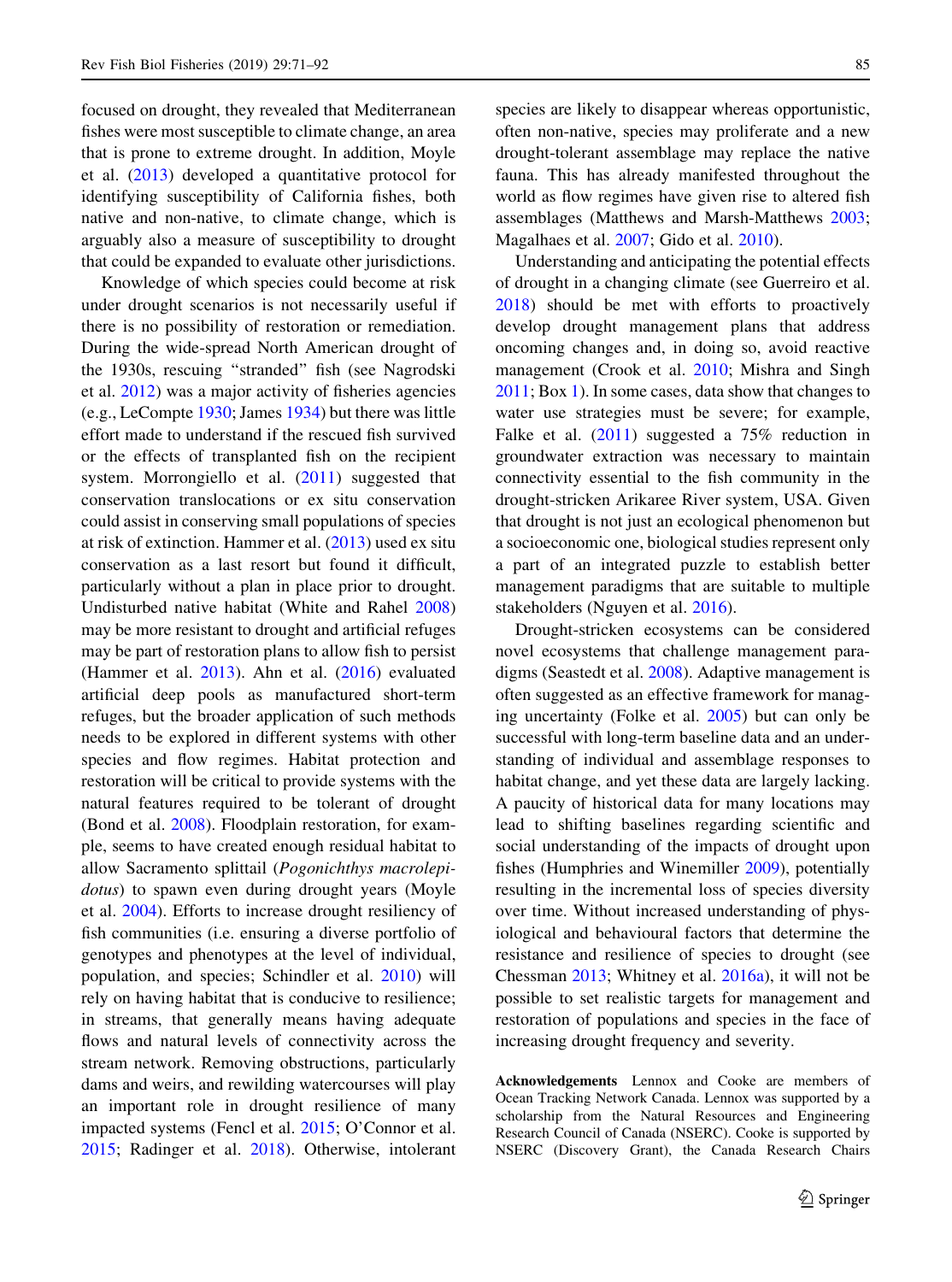<span id="page-15-0"></span>Program, and a Genome Canada Large-Scale Applied Research Project in Natural Resources and the Environment (''Sustaining Freshwater Fisheries in a Changing Environment'': Project code 242RTE).

#### References

- Adams SB, Warren ML Jr (2005) Recolonization by warmwater fishes and crayfishes after severe drought in upper coastal plain hill streams. Trans Am Fish Soc 134(5):1173–1192
- Ahn CH, Lee S, Song HM, Bang Park J, Joo JC (2016) Evaluation of the performance for an artificial deep pool (ADP) as an alternative fish shelter. Ecol Eng 93:37–45
- Amoros C, Bornette G (2002) Connectivity and biocomplexity in waterbodies of riverine floodplains. Freshw Biol 47(4):761–776
- Anderson KE, Paul AJ, McCauley E, Jackson LJ, Post JR, Nisbet RM (2006) Instream flow needs in streams and rivers: the importance of understanding ecological dynamics. Front Ecol Environ 4(6):309–318
- Arantes CC, Castello L, Cetra M, Schilling A (2013) Environmental influences on the distribution of arapaima in floodplains. 96(10–11):1257–1267
- Arthington AH, Bunn SE, Poff NL, Naiman RJ (2006) The challenge of providing environmental flow rules to sustain river ecosystems. Ecol Appl 16(4):1311–1318
- Attrill MJ, Power M (2000) Effects on invertebrate populations of drought-induced changes in estuarine water quality. Mar Ecol Prog Ser 203:133–143
- Attrill MJ, Rundle SD, Thomas RM (1996) The influence of drought-induced low freshwater flow on an upper-estuarine macroinvertebrate community. Water Res 30(2):261–268
- Avery-Gomm S, Rosenfeld JS, Richardson JS, Pearson M (2014) Hydrological drought and the role of refugia in an endangered riffle-dwelling fish, Nooksack dace (Rhinichthys cataractae ssp.). Can J Fish Aquat Sci 71(11):1625–1634
- Azevedo LS, Pestana IA, Rocha ARM, Meneguelli-Souza AC, Lima CAI, Almeida MG, Bastos WR, Souza CMM (2018) Drought promotes increases in total mercury and methylmercury concentrations in fish from the lower Paraíba do Sul river, southeastern Brazil. Chemosphere 202:483–490
- Baker TL, Jennings CA (2005) Striped bass survival in Lake Blackshear, Georgia during drought conditions: implications for restoration efforts in Gulf of Mexico drainages. Environ Biol Fish 72(1):73–84
- Baron JS, Poff NL, Angermeier PL, Dahm CN, Gleick PH, Hairston NG Jr, Jackson RB, Johnston CA, Richter BD, Steinman AD (2002) Meeting ecological and societal needs for fresh water. Ecol Appl 12:1247–1260
- Beatty SJ, Morgan DL, Lymbery AJ (2014) Implications of climate change for potamodromous fishes. Global Change Biol 20(6):1794–1807
- Bêche LA, Connors PG, Resh VH, Merenlender AM (2009) Resilience of fishes and invertebrates to prolonged drought in two California streams. Ecography 32(5):778–788
- Bernardo JM, Ilhéu M, Matono P, Costa AM (2003) Interannual variation of fish assemblage structure in a Mediterranean river: implications of streamflow on the dominance of native or exotic species. Riv Res Appl 19(5–6):521–532
- Bickler PE, Buck LT (2007) Hypoxia tolerance in reptiles, amphibians, and fishes: life with variable oxygen availability. Annu Rev Physiol 69:145–170
- Bogan MT, Lytle DA (2011) Severe drought drives novel community trajectories in desert stream pools. Freshw Biol 56(10):2070–2081
- Bond NR, Lake PS, Arthington AH (2008) The impacts of drought on freshwater ecosystems: an Australian perspective. Hydrobiologia 600:3–16
- Boulton AJ, Lake PS (1992) The ecology of two intermittent streams in Victoria, Australia. Freshw Biol 27(1):99–121
- Branco P, Segurado P, Santos JM, Pinheiro P, Ferreira MT (2012) Does longitudinal connectivity loss affect the distribution of freshwater fish? Ecol Eng 48:70–78
- Brookes JD, Aldridge KT, Bice CM, Deegan B, Ferguson GJ, Paton DC, Sheaves M, Ye Q, Zampatti BP (2015) Fish productivity in the lower lakes and Coorong, Australia, during severe drought. Trans R Soc South Aust 139(2):189–215
- Bucater LB, Livore JP, Noell CJ, Ye Q (2013) Temporal variation of larval fish assemblages of the Murray Mouth in prolonged drought conditions. Mar Freshw Res 64(10):932–937
- Canton SP, Cline LD, Short R, Ward JV (1984) The macroinvertebrates and fish of a Colorado stream during a period of fluctuating discharge. Frewshw Biol 14(3):311–316
- Carvalho F, Power M, Forsberg BR, Castello L, Martins EG, Freitas CE (2018) Trophic Ecology of Arapaima sp. in a ria lake—river–floodplain transition zone of the Amazon. Ecol Freshw Fish 27(1):237–246
- Castello L (2008) Lateral migration of Arapaima gigas in floodplains of the Amazon. Ecol Freshw Fish 17(1):38–46
- Chapman JM, Marcogliese DJ, Suski CD, Cooke SJ (2015) Variation in parasite communities and health indices of juvenile Lepomis gibbosus across a gradient of watershed land-use and habitat quality. Ecol Indic 57:564–572
- Chessman BC (2013) Identifying species at risk from climate change: traits predict the drought vulnerability of freshwater fishes. Biol Conserv 160:40–49
- Closs GE, Lake PS (1996) Drought, differential mortality and the coexistence of a native and an introduced fish species in a south east Australian intermittent stream. Environ Biol Fish 47(1):17–26
- Conallin AJ, Hillyard KA, Walker KJ, Gillanders BM, Smith BB (2011) Offstream movements of fish during drought in a regulated lowland river. Riv Res Appl 27(10):1237–1252
- Connell JH, Sousa WP (1983) On the evidence needed to judge ecological stability or persistence. Am Nat 121(6):789–824
- Cook ER, Seager R, Cane MA, Stahle DW (2007) North American drought: reconstructions, causes, and consequences. Earth Sci Rev 81(1–2):93–134
- Cooke SJ, Cowx IG (2004) The role of recreational fishing in global fish crises. Bioscience 54(9):857–859
- Cooke SJ, Nguyen VM, Dettmers JM, Arlinghaus R, Quist MC, Tweddle D, Weyl O et al (2016) Sustainable inland fisheries—perspectives from the recreational, commercial and subsistence sectors from around the globe. In: Closs GP,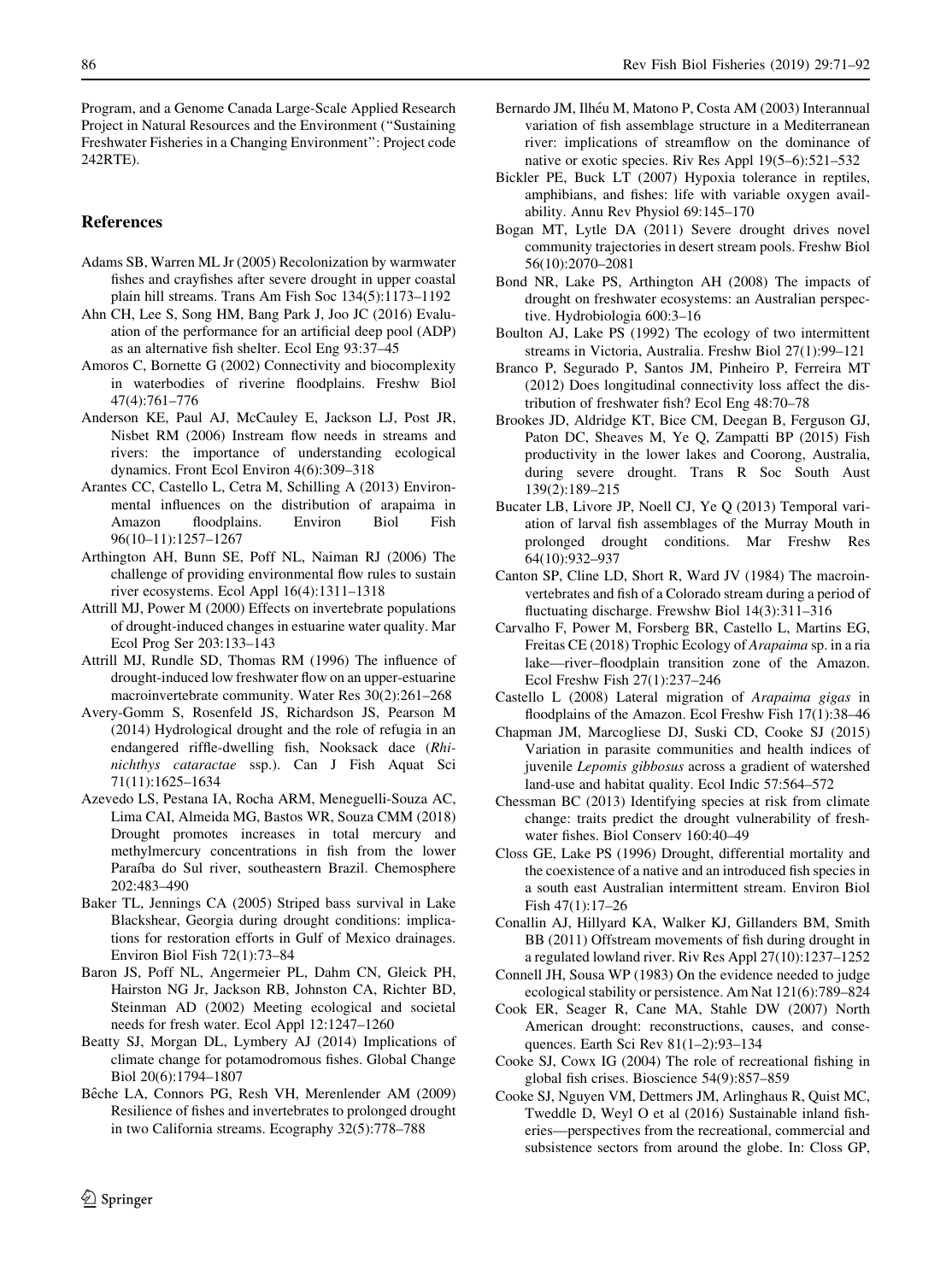<span id="page-16-0"></span>Krkosek M, Olden JD (eds) Conservation of freshwater fishes). Cambridge University Press, Cambridge, pp 467–505

- Cooke SJ, Twardek WM, Lennox RJ, Zolderdo AJ, Bower SD, Gutowsky LF et al (2018) The nexus of fun and nutrition: recreational fishing is also about food. Fish Fish 19:201–224
- Costa MJ, Lennox RJ, Katopodis C, Cooke SJ (2017) Is there evidence for flow variability as an organism-level stressor in fluvial fish? J Ecohydraul 2(1):68–83
- Cott PA, Sibley PK, Somers WM, Lilly MR, Gordon AM (2008) A review of water level fluctuations on aquatic biota with an emphasis on fishes in ice-covered lakes. J Am Water Resou Soc 44(2):343–359
- Crook DA, Reich P, Bond NR, McMaster D, Koehn JD, Lake PS (2010) Using biological information to support proactive strategies for managing freshwater fish during drought. Mar Freshw Res 61(3):379–387
- Crook DA, Lowe WH, Allendorf FW, Erős T, Finn DS, Gillanders BM, Hadwen WL, Harrod C, Hermoso V, Jennings S, Kilada RW, Nagelkerken I, Hansen MM, Page TJ, Riginos C, Fry B, Hughes JM, Kilada RW (2015) Human effects on ecological connectivity in aquatic ecosystems: integrating scientific approaches to support management and mitigation. Sci Total Environ 534:52–64
- Cucherousset J, Paillisson J-M, Carpentier A, Chapman LJ (2007) Fish emigration from temporary wetlands during drought: the role of physiological tolerance. Fund Appl Limnol 168:169–178
- Dai A (2013) Increasing drought under global warming in observations and models. Nat Clim Change 3(1):52–58
- Davey AJH, Kelly DJ, Biggs BJF (2006) Refuge-use strategies of stream fishes in response to extreme low flows. J Fish Biol 69:1047–1059
- Davies RW (1978) Pollution problems arising from the 1975–1976 drought. Proc R Soc Lon A Math Phys Sci 36:97–107
- Dempson JB, O'connell MF, Cochrane NM (2001) Potential impact of climate warming on recreational fishing opportunities for Atlantic salmon, Salmo salar L., in Newfoundland, Canada. Fish Manage Ecol 8(1):69–82
- Dexter T, Bond N, Hale R, Reich P (2014) Dispersal and recruitment of fish in an intermittent stream network. Austral Ecol 39(2):225–235
- Diffenbaugh NS, Swain DL, Touma D (2015) Anthropogenic warming has increased drought risk in California. Proc Nat Acad Sci 112(13):3931–3936
- Dolbeth M, Martinho F, Viegas I, Cabral H, Pardal MA (2008) Estuarine production of resident and nursery fish species: conditioning by drought events? Estuarine Coast Shelf Sci 78:51–60
- Döll P, Zhang J (2010) Impact of climate change on freshwater ecosystems: a global-scale analysis of ecologically relevant river flow alterations. Hydrol Earth Syst Sci 14(5):783–799
- Dore MH (2005) Climate change and changes in global precipitation patterns: what do we know? Environ Int 31(8):1167–1181
- Dorn NJ (2008) Colonization and reproduction of large macroinvertebrates are enhanced by drought-related fish reductions. Hydrobiologia 605(1):209–218
- Douglas MR, Brunner PC, Douglas ME (2003) Drought in an evolutionary context: molecular variability in flannelmouth sucker (Catosomus latipinnis) from the Colorado River Basin of western North America. Freshw Biol 48:1256–1275
- Driver LJ, Hoeinghaus DJ (2016) Fish metacommunity responses to experimental drought are determined by habitat heterogeneity and connectivity. Freshw Biol 61(4):533–548
- Ebner BC, Morgan DL, Kerezsy A, Hardie S, Beatty SJ, Seymour JE et al (2016) Enhancing conservation of Australian freshwater ecosystems: identification of freshwater flagship fishes and relevant target audiences. Fish Fish 17(4):1134–1151
- Elliott JM (2000) Pools as refugia for brown trout during two summer droughts: trout responses to thermal and oxygen stress. J Fish Biol 56(4):938–948
- Elliott JM (2006) Periodic habitat loss alters the competitive coexistence between brown trout and bullheads in a small stream over 34 years. J Appl Ecol 75:54–63
- Elliott JM, Hurley MA, Elliott JA (1997) Variable effects of droughts on the density of a sea-trout Salmo trutta population over 30 years. J Appl Ecol 34(5):1229–1238
- Epstein PR, Defilippo C (2001) West Nile virus and drought. Global Change Hum Health 2(2):105–107
- Fabré NN, Castello L, Isaac VJ, Batista VS (2017) Fishing and drought effects on fish assemblages of the central Amazon Basin. Fish Res 188:157–165
- Falke JA, Fausch KD, Magelky R, Aldred A, Durnford Riley LK et al (2011) The role of groundwater pumping and drought in shaping ecological futures for stream fishes in a dryland river basin of the western Great Plains, USA. Ecohydrology 4(5):682–697
- Falkenmark M, Rockström J (2004) Balancing water for humans and nature: the new approach in ecohydrology. Earthscan, London
- Fencl JS, Mather ME, Costigan KH, Daniels MD (2015) How big of an effect do small dams have? Using geomorphological footprints to quantify spatial impact of low-head dams and identify patterns of across-dam variation. PLoS ONE 10(11):e0141210
- Ferguson GJ, Ward TM, Ye Q, Geddes MC, Gillanders BM (2010) Impacts of drought, flow regime and fishing on the fish assemblage in southern Australia's largest temperate estuary. Fishery Stock Assessment Report for PIRSA Fisheries. South Australian Research and Development Institute (Aquatic Sciences), Adelaide. SARDI Publication No. F2010/000909-1. SARDI Research Report Series 498, pp 332
- Ferguson GJ, Ward TM, Ye Q, Geddes MC, Gillanders BM (2013) Impacts of drought, flow regime, and fishing on the fish assemblage in southern Australia's largest temperate estuary. Estuaries Coast 36(4):737–753
- Fischer P, Ohl U (2005) Effects of water-level fluctuations on the littoral benthic fish community in lakes: a mesocosm experiment. Behav Ecol 16(4):741–746
- Folke C, Hahn T, Olsson P, Norberg J (2005) Adaptive governance of social-ecological systems. Annu Rev Environ Resour 30:441–473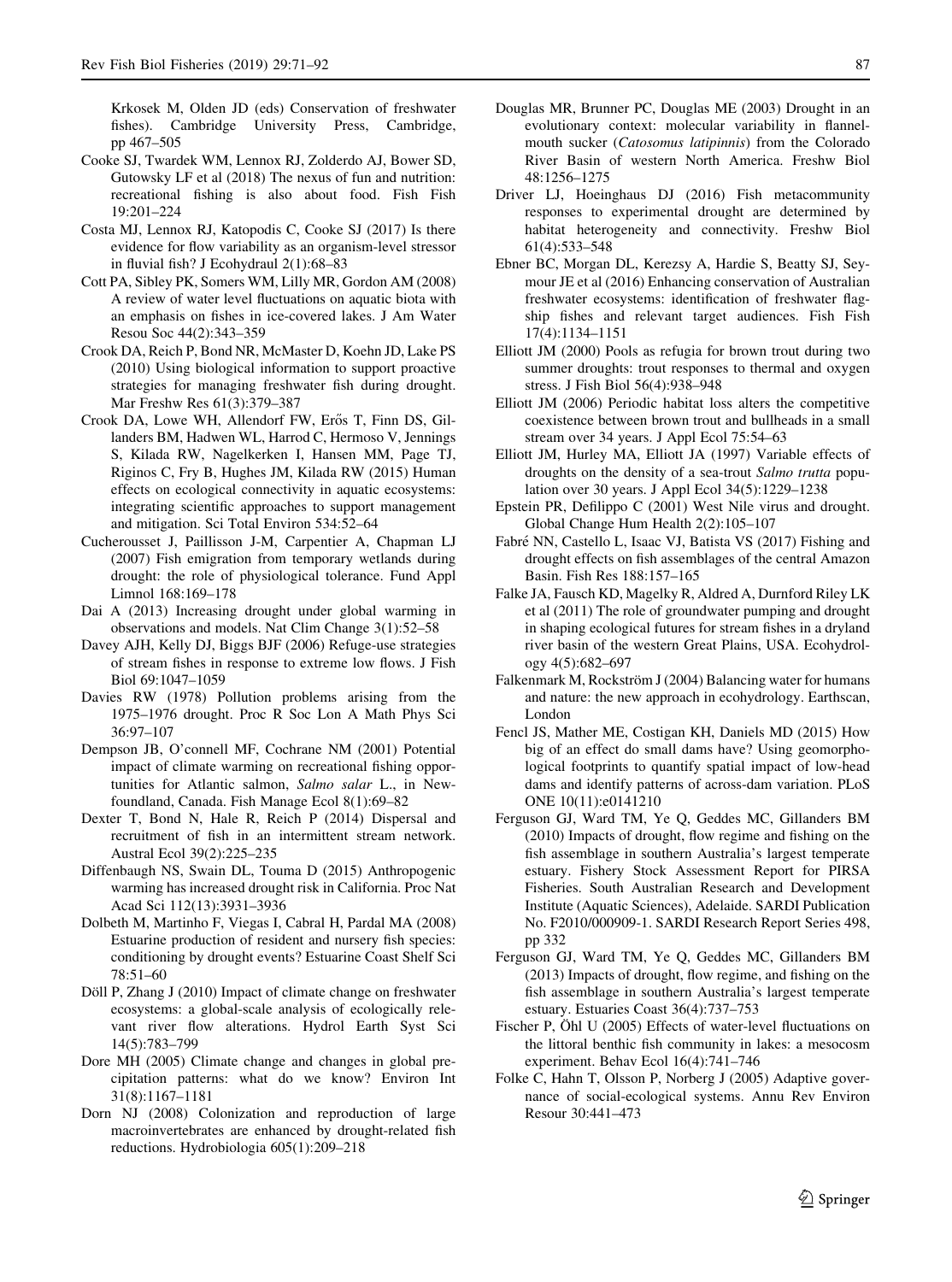- <span id="page-17-0"></span>Freeman MC, Marcinek PA (2006) Fish assemblage responses to water withdrawals and water supply reservoirs in piedmont streams. Environ Manag 38(3):435–450
- Freeman MC, Crawford MK, Barrett JC, Facey DE, Flood MG, Hill J et al (1988) Fish assemblage stability in a southern Appalachian stream. Can J Fish Aquat Sci 45(11):1949–1958
- Freitas CE, Siqueira-Souza FK, Humston R, Hurd LE (2013) An initial assessment of drought sensitivity in Amazonian fish communities. Hydrobiologia 705(1):159–171
- Gaeta JW, Sass GG, Carpenter SR (2014) Drought-driven lake level decline: effects on coarse woody habitat and fishes. Can J Fish Aquat Sci 71(2):315–325
- Galacatos K, Barriga-Salazar R, Stewart DJ (2004) Seasonal and habitat influences on fish communities within the lower Yasuni River basin of the Ecuadorian Amazon. Environ Biol Fish 71(1):33–51
- Garcia C, Schumann DA, Howell J, Graeb BD, Bertrand KN, Klumb RA (2018) Seasonality, floods and droughts structure larval fish assemblages in prairie rivers. Ecol Freshw Fish 27(1):389–397
- Gido KB, Jackson DA (2010) Community ecology of stream fishes: concepts, approaches, and techniques. Am Fish Soc Symp 73:651–664
- Gido KB, Dodds WK, Eberle ME (2010) Retrospective analysis of fish community change during a half-century of landuse and streamflow changes. J N Am Benthol Soc 29(3):970–987
- Gillson J, Scandol J, Suthers I (2009) Estuarine gillnet fishery catch rates decline during drought in eastern Australia. Fish Res 99(1):26–37
- González-Ortegón E, Baldó F, Arias A, Cuesta JA, Fernández-Delgado C, Vilas C, Drake P (2015) Freshwater scarcity effects on the aquatic macrofauna of a European Mediterranean-climate estuary. Sci Total Environ 503:213–221
- Gowan C, Young MK, Fausch KD, Riley SC (1994) Restricted movement in resident stream salmonids: a paradigm lost? Can J Fish Aquat Sci 51(11):2626–2637
- Gregory JM, Mitchell JFB, Brady AJ (1997) Summer drought in northern midlatitudes in a time-dependent  $CO<sub>2</sub>$  climate experiment. J Clim 10(4):662–686
- Grossman GD, Dowd JF, Crawford M (1990) Assemblage stability in stream fishes: a review. Environ Manage 14(5):661–671
- Grossman GD, Ratajczak RE, Crawford M, Freeman MC (1998) Assemblage organization in stream fishes: effects of environmental variation and interspecific interactions. Ecol Monogr 68(3):395–420
- Grossman GD, Ratajczak RE Jr, Farr MD, Wagner CM, Petty JT (2010) Why there are fewer fish upstream. In Community ecology of stream fishes: concepts, approaches, and techniques. Am Fish Soc Sym 73:63–81
- Guégan JF, Lek S, Oberdorff T (1998) Energy availability and habitat heterogeneity predict global riverine fish diversity. Nature 391(6665):382–384
- Guerreiro SB, Dawson RJ, Kilsby C, Lewis E, Ford A (2018) Future heat-waves, droughts and floods in 571 European cities. Environ Res Lett 13(3):034009
- Hakala JP, Hartman KJ (2004) Drought effect on stream morphology and brook trout (Salvelinus fontinalis) populations

in forested headwater streams. Hydrobiologia 515(1–3):203–213

- Halliday IA, Robins JB, Mayer DG, Staunton-Smith J, Sellin MJ (2008) Effects of freshwater flow on the year-class strength of a non-diadromous estuarine finfish, king threadfin (Polydactylus macrochir), in a dry-tropical estuary. Mar Freshw Res 59(2):157–164
- Halliday IA, Robins JB, Mayer DG, Staunton-Smith J, Sellin MJ (2010) Freshwater flows affect the year-class strength of barramundi Lates calcarife in the Fitzroy River estuary, Central Queensland. Proc R Soc Qld 116:1
- Halttunen E, Gjelland KØ, Hamel S, Serra-Llinares RM, Nilsen R, Arechavala-Lopez P, Skarðhamar J, Johnsen IA, Asplin L, Karlson Ø, Bjørn P-A, Finstad B (2018) Sea trout adapt their migratory behaviour in response to high salmon lice concentrations. J Fish Dis 41(6):953–967
- Hammer MP, Bice CM, Hall A, Frears A, Watt A, Whiterod NS et al (2013) Freshwater fish conservation in the face of critical water shortages in the southern Murray-Darling Basin, Australia. Mar Freshw Res 64(9):807–821
- Harden Jones FR (1968) Fish migration. E. Arnold Ltd., London
- Harvey BC, Nakamoto RJ, White JL (2006) Reduced streamflow lowers dry-season growth of rainbow trout in a small stream. Trans Am Fish Soc 135(4):998–1005
- Hayashi M, Rosenberry DO (2002) Effects of ground water exchange on the hydrology and ecology of surface water. Groundwater 40(3):309–316
- Helfman G, Collette BB, Facey DE, Bowen BW (2009) The diversity of fishes: biology, evolution, and ecology. Wiley, New York
- Holmlund CM, Hammer M (1999) Ecosystem services generated by fish populations. Ecol Econ 29(2):253–268
- Humphries P, Baldwin DS (2003) Drought and aquatic ecosystems: an 48(7):1141–1146
- Humphries P, Winemiller KO (2009) Historical impacts on river fauna, shifting baselines, and challenges for restoration. Bioscience 59(8):673–684
- Humphries P, Brown P, Douglas J, Pickworth A, Strongman R, Hall K et al (2008) Flow-related patterns in abundance and composition of the fish fauna of a degraded Australian lowland river. Freshw Biol 53(4):789–813
- Hurd LE, Sousa RG, Siqueira-Souza FK, Cooper GJ, Kahn JR, Freitas CE (2016) Amazon floodplain fish communities: habitat connectivity and conservation in a rapidly deteriorating environment. Biol Conserv 195:118–127
- Ingram BL, Malamud-Roam F (2013) The west without water what past floods, droughts, and other climatic clues tell us about tomorrow. University of California Press, Berkeley, p 256
- IPCC (2007) Climate change 2007: the physical science basis. In: Solomon S, Qin D, Manning M, Chen Z, Marquis M, Averyt KB, Tignor M, Miller HL (eds) Contribution of working group I to the fourth assessment report of the intergovernmental panel on climate change. Cambridge University Press, Cambridge, p 996
- Jackson DA, Peres-Neto PR, Olden JD (2001) What controls who is where in freshwater fish communities the roles of biotic, abiotic, and spatial factors. Can J Fish Aquat Sci 58(1):157–170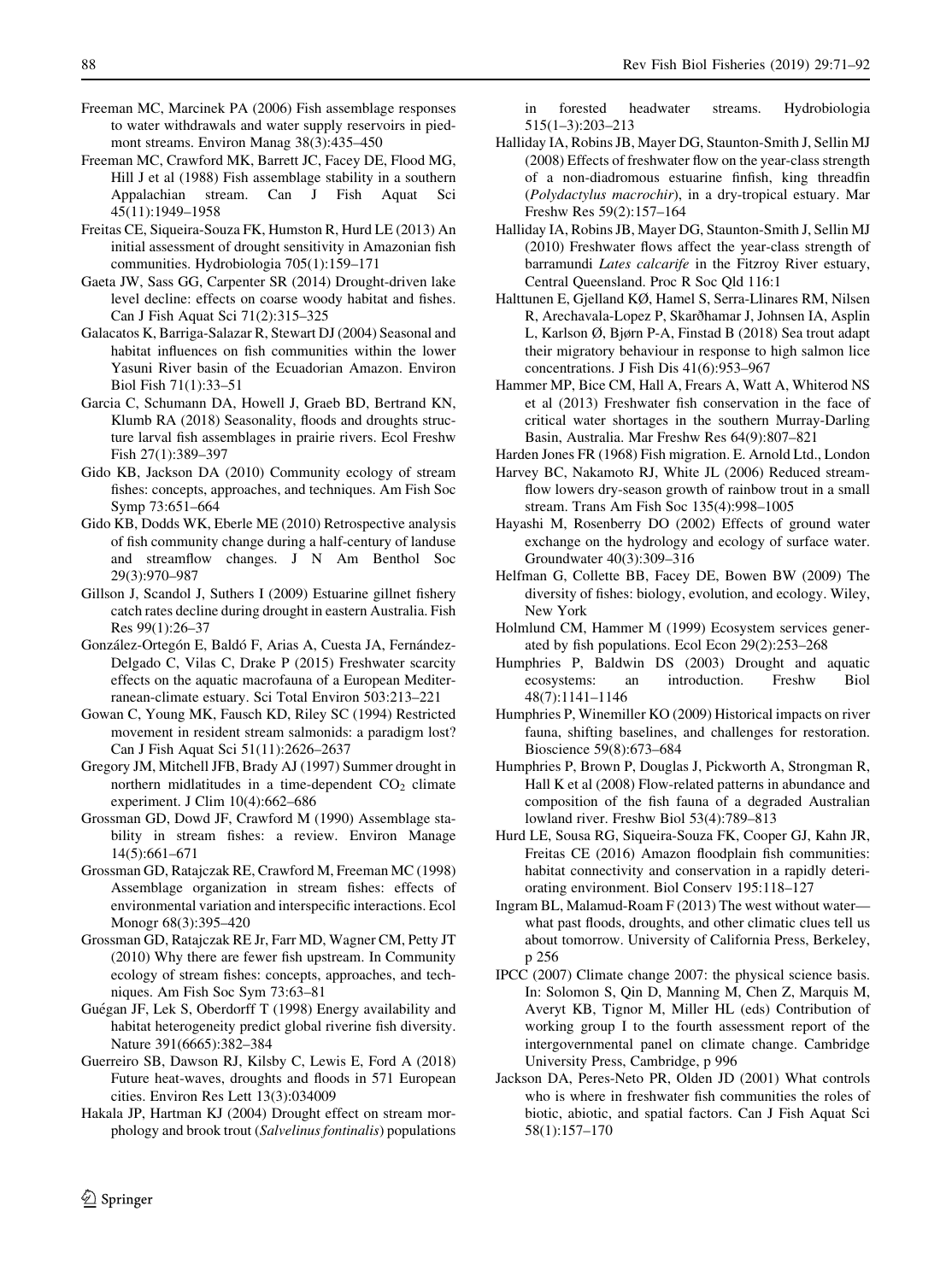- <span id="page-18-0"></span>James MC (1934) Effect of 1934 drought on fish life. Trans Am Fish Soc 64:57–62
- Jarić I, Lennox RJ, Kalinkat G, Cvijanovic G, Radinger J (in press) Susceptibility of European freshwater fish to climate change: species profiling based on life-history and environmental characteristics. Global Change Biol 00:00-00
- Jeffrey JD, Hasler CT, Chapman JM, Cooke SJ, Suski CD (2015) Linking landscape-scale disturbances to stress and condition of fish: implications for restoration and conservation. Integr Comp Biol 55(4):618–630
- Jennings S (2005) Indicators to support an ecosystem approach to fisheries. Fish Fish 6(3):212–232
- Johnson WC, Millett BV, Gilmanov T, Voldseth RA, Guntenspergen GR, Naugle DE (2005) Vulnerability of northern prairie wetlands to climate change. Bioscience 55(10):863–872
- Jowett IG, Richardson J, Bonnett ML (2005) Relationship between flow regime and fish abundances in a gravel-bed river, New Zealand. J Fish Biol 66(5):1419–1436
- Junk WJ, Bayley PB, Sparks RE (1989) The flood pulse concept in river-floodplain systems. Can Spec Publ Fish Aquat Sci 106(1):110–127
- Kalinin AL, Rantin FT, Glass ML (1993) Dependence on body size of respiratory function in Hoplias malabaricus (Teleostei, Erythrinidae) during graded hypoxia. Fish Physiol Biochem 12(1):47–51
- Kanno Y, Vokoun JC (2010) Evaluating effects of water withdrawals and impoundments on fish assemblages in southern New England streams, USA. Fish Manag Ecol 17(3):272–283
- Kelley CP, Mohtadi S, Cane MA, Seager R, Kushnir Y (2015) Climate change in the Fertile Crescent and implications of the recent Syrian drought. Proc Nat Acad Sci 112(11):3241–3246
- Kelsch SW (1994) Lotic fish-community structure following transition from severe drought to high discharge. J Freshw Ecol 9:331–341
- Kiernan JD, Moyle PB (2012) Flows, droughts, and aliens: factors affecting the fish assemblage in a Sierra Nevada, California, stream. Ecol Appl 22:1146–1161
- Kim BM, Son SW, Min SK, Jeong JH, Kim SJ, Zhang X et al (2014) Weakening of the stratospheric polar vortex by Arctic sea-ice loss. Nat Commun 5:5646
- King AJ, Tankin Z, Lieshcke J (2012) Short-term effects of a prolonged blackwater event on aquatic fauna in the Murray River, Australia: considerations for future events. Mar Freshw Res 63(7):576–586
- Klemetsen A, Amundsen PA, Dempson JB, Jonsson B, Jonsson N, O'Connell MF et al (2003) Atlantic salmon Salmo salar L., brown trout Salmo trutta L. and Arctic charr Salvelinus alpinus (L.): a review of aspects of their life histories. Ecol Freshw Fish 12(1):1–59
- Knowles N, Dettinger MD, Cayan DR (2006) Trends in snowfall versus rainfall in the western United States. J Clim 19:4545–4559
- Kundzewicz ZW, Mata LJ, Arnell NW, Doll P, Jimenez B, Miller K et al (2008) The implications of projected climate change for freshwater resources and their management. Hydrol Sci J 53:3–10
- Lake PS (2003) Ecological effects of perturbation by drought in flowing waters. Freshw Biol 48(7):1161–1172
- Lake PS (2011) Drought and aquatic ecosystems: effects and responses. Wiley, New York
- Lake PS, Bond NR (2007) Australian futures: freshwater ecosystems and human water usage. Futures 39:288–305
- Langerwisch F, Rost S, Gerten D, Poulter B, Rammig A, Cramer W (2013) Potential effects of climate change on inundation patterns in the Amazon Basin. Hydrol Earth Syst Sci 17(6):2247–2262
- Larimore RW, Childers WF, Heckrotte C (1959) Destruction and re-establishment of stream fish and invertebrates affected by drought. Trans Am Fish Soc 88(4):261–285
- LeCompte EL (1930) Effect of drought on wildlife. Trans Am Fish Soc 60:251–252
- Lefevre S, McKenzie DJ, Nilsson GE (2017) Models projecting the fate of fish populations under climate change need to be based on valid physiological mechanisms. Global Change Biol 23:3449–3459
- Lennox RJ, Brownscombe JW, Cooke SJ, Danylchuk AJ (2018a) Post-release behaviour and survival of recreationally-angled arapaima (Arapaima cf. arapaima) assessed with accelerometer biologgers. Fish Res 00:00–00
- Lennox RJ, Suski CD, Cooke SJ (2018b) A macrophysiology approach to watershed science and management. Sci Tot Environ 626:434–440
- Light T, Moyle PB (2015) Assembly rules and novel assemblages in aquatic ecosystems. In: Canning-Clode J (ed) Biological invasions in changing ecosystems: vectors, ecological impacts, management, and predictions. De Gruyter Open, Warsaw/Berlin, pp 432–457
- Limburg KE, Landergren P, Westin L, Elfman M, Kristiansson P (2001) Flexible modes of anadromy in Baltic sea trout: making the most of marginal spawning streams. J Fish Biol 59(3):682–695
- Love JW, Taylor CM, Warren MP Jr (2008) Effects of summer drought on fish and macroinvertebrate assemblage properties in upland Ouachita Mountain streams, USA. Am Midl Nat 160(2):265–277
- Lucas MC, Baras E (2001) Migration of freshwater fishes. Blackwell Science, Oxford
- Lusardi RA, BOgan MT, Moyle PB, Dahlgren RA (2016) Environment shapes invertebrate assemblage structure differences between volcanic spring-fed and runoff rivers in northern California. Freshw Sci 35(3):1010–1022
- Lynch AJ, Cooke SJ, Deines AM, Bower SD, Bunnell DB, Cowx IG, Nguyen VM et al (2016) The social, economic, and environmental importance of inland fish and fisheries. Environ Rev 24(2):115–121
- Magalhaes MF, Beja P, Schlosser LJ, Collares-Pereira MJ (2007) Effects of multi-year droughts on fish assemblages of seasonally drying Mediterranean streams. Freshw Biol 52(8):1494–1510
- Magoulick DD, Kozba RM (2003) The role of refugia for fishes during drought: a review and synthesis. Freshw Biol 48:1186–1198
- Magurran AE, Henderson PA (2010) Temporal turnover and the maintenance of diversity in ecological assemblages. Philos Trans R Soc Lond B Biol Sci 365:3611–3620
- Marcogliese DJ (2001) Implications of climate change for parasitism of animals in the aquatic environment. Can J Zool 79(8):1331–1352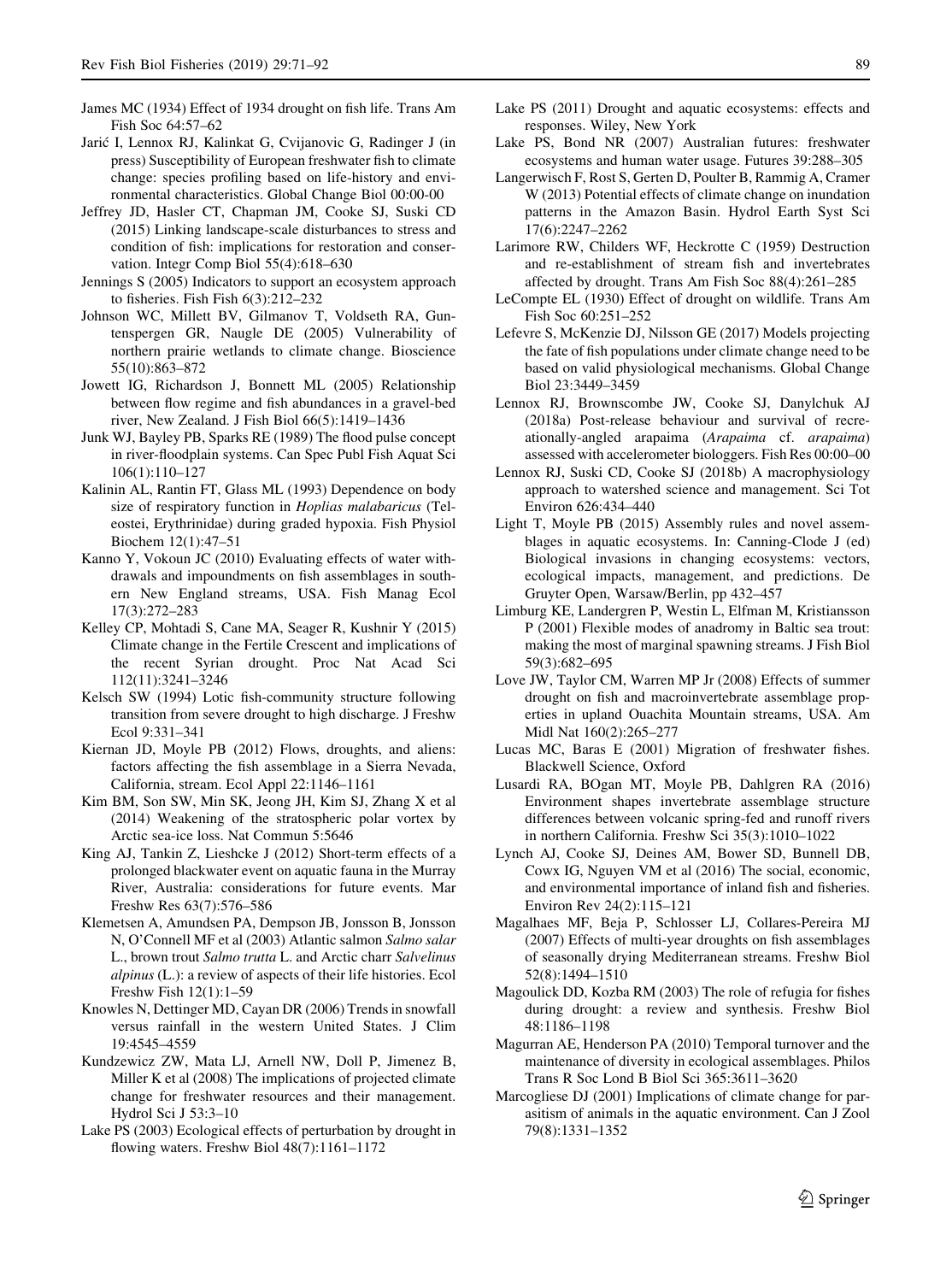- <span id="page-19-0"></span>Marshall JC, Menke N, Crook DA, Lobegeiger JS, Balcombe SR, Huey JA et al (2016) Go with the flow: the movement behaviour of fish from isolated waterhole refugia during connecting flow events in an intermittent dryland river. Freshw Biol 61:1242–1258
- Marsh-Matthews E, Matthews WJ (2010) Proximate and residual effects of exposure to simulated drought on prairie stream fishes. In: Gido KB, Jackson DA (eds) Community ecology of stream fishes. American fisheries society symposium, vol 73. American Fisheries Society, Bethesda, pp 461–486
- Matthews WJ, Marsh-Matthews E (2003) Effects of drought on fish across axes of space, time and ecological complexity. Freshw Biol 48(7):1232–1253
- Matthews WJ, Marsh-Matthews E, Cashner RC, Gelwick F (2013) Disturbance and trajectory of change in a stream fish community over four decades. Oecologia 173(3):955–969
- McCargo JW (2004) Influence of drought on seasonal fish assemblages and habitat in the Lower Flint River basin, Georgia (Doctoral dissertation, MS Thesis, University of Georgia, Athens)
- McCargo JW, Peterson JT (2010) An evaluation of the influence of seasonal base flow and geomorphic stream characteristics on Coastal Plain stream fish assemblages. Trans Am Fish Soc 139(1):29–48
- McGowan S, Leavitt PR, Hall RI (2005) A whole-lake experiment to determine the effects of winter droughts on shallow lakes. Ecosystems 8(6):694–708
- McMahon TA, Finlayson BL (2003) Droughts and antidroughts: the low-flow hydrology of Australian rivers. Freshw Biol 48:1147–1160
- Medeiros ES, Maltchik L (1999) The effects of hydrological disturbance on the intensity of infestation of Lernaea cyprinacea in an intermittent stream fish community. J Arid Environ 43(3):351–356
- Miller MJ (2016) Life histories of catadromous fishes. In: Morais P, Daverat F (eds) An introduction to fish migration. CRC Press, Boca Raton
- Mims MC, Olden JD (2012) Life history theory predicts fish assemblage response to hydrologic regimes. Ecology 93(1):35–45
- Mishra AK, Singh VP (2010) A review of drought concepts. J Hydrol 391(1–2):202–216
- Mishra AK, Singh VP (2011) Drought modeling–A review. J Hydrol 403(1–2):157–175
- Mitro MG (2016) Brook trout, brown trout, and ectoparasitic copepods Salmincola edwardsii: species interactions as a proximate cause of brook trout loss under changing environmental conditions. Trans Am Fish Soc 145(6):1223–1233
- Mol JH, Resida D, Ramlal JS, Becker CR (2000) Effects of El Nino-related drought on freshwater and brackish-water fishes in Suriname, South America. Environ Biol Fish 59(4):429–440
- Morrongiello JR, Beatty SJ, Bennet JC, Crook DA, Ikedife DN, Kennard MJ et al (2011) Climate change and its implications for Australia's freshwater fish. Mar Freshw Res 62(9):1082–1098
- Mount J, Gray B et al (2018) Managing drought in a changing climate: Four essential reforms. Public Policy Institute of

California, San Francisco. 30 pp. [http://www.ppic.org/](http://www.ppic.org/publication/managing-drought-in-a-changing-climate-four-essential-reforms) [publication/managing-drought-in-a-changing-climate](http://www.ppic.org/publication/managing-drought-in-a-changing-climate-four-essential-reforms)[four-essential-reforms](http://www.ppic.org/publication/managing-drought-in-a-changing-climate-four-essential-reforms)

- Mount J, Gray B, Chappelle C, Gartrell G, Grantham T, Moyle P et al (2017) Managing California's freshwater ecosystems: lessons from the 2012–16 drought. Public Policy Institute of California 52 pp. [http://www.ppic.org/publication/](http://www.ppic.org/publication/managing-californias-freshwater-ecosystems-lessons-from-the-2012-16-drought) [managing-californias-freshwater-ecosystems-lessons](http://www.ppic.org/publication/managing-californias-freshwater-ecosystems-lessons-from-the-2012-16-drought)[from-the-2012-16-drought](http://www.ppic.org/publication/managing-californias-freshwater-ecosystems-lessons-from-the-2012-16-drought)
- Moyle PB (2002) Inland fishes of California. University of California Press, Berkeley
- Moyle PB, Vondracek B, Grossman GD (1983) Responses of fish populations in the North Fork of the Feather River, California, to treatments with fish toxicants. North Am J Fish Manag 3(1):48–60
- Moyle PB, Baxter RD, Sommer T, Foin TC, Matern SA (2004) Biology and population dynamics of Sacramento splittail (Pogonichthys macrolepidotus) in the San Francisco Estuary: a review. San Francisco Estuary and Watershed Science [online serial] 2(2):1–47. [http://repositories.cdlib.](http://repositories.cdlib.org/jmie/sfews/) [org/jmie/sfews/](http://repositories.cdlib.org/jmie/sfews/)
- Moyle PB, Crain PK, Whitener K (2007) Patterns in the use of a restored California floodplain by native and alien fishes. San Franc Estuary Watershed Sci 5(3):1–27
- Moyle PB, Kiernan JD, Crain PK, Quiñones RM (2013) Climate change vulnerability of native and alien freshwater fishes of California: a systematic assessment approach. PLoS ONE 8(5):e63883
- Moyle P, Lusardi R, Samuel P, Katz J (2017) State of the salmonids: Status of California's emblematic fishes 2017. Center for Watershed Sciences, University of California, Davis and California Trout, San Francisco, CA. 579 pp. [https://watershed.ucdavis.edu/files/content/news/SOS%](https://watershed.ucdavis.edu/files/content/news/SOS%20II_Final.pdf) [20II\\_Final.pdf](https://watershed.ucdavis.edu/files/content/news/SOS%20II_Final.pdf)
- Nagrodski A, Raby GD, Hasler CT, Taylor MK, Cooke SJ (2012) Fish stranding in freshwater systems: sources, consequences, and mitigation. J Environ Manag 103:133–141
- Nguyen VM, Lynch AJ, Young N, Cowx IG, Beard TD Jr, Taylor WW, Cooke SJ (2016) To manage inland fisheries is to manage at the social-ecological watershed scale. J Environ Manag 181:312–325
- O'Connor JE, Duda JJ, Grant GE (2015) 1000 dams down and counting. Science 348(6234):496–497
- Ogston G, Beatty SJ, Morgan DL, Pusey BJ, Lymbery AJ (2016) Living on burrowed time: aestivating fishes in southwestern Australia face extinction due to climate change. Biol Conserv 195:235–244
- Olden JD, Kennard MJ (2010) Intercontinental comparison of fish life history strategies along a gradient of hydrologic variability. Am Fish Soc Symp 73:83–107
- Opperman JJ, Moyle PB, Larsen EW, Florsheim JL, Manfree AD (2017) Floodplains: processes, ecosystems, and services in temperate regions. University of California Press, Berkeley
- Ormerod SJ (2009) Climate change, river conservation and the adaptation challenge. Aquat Conserv 19(6):609–613
- Paller MH (1997) Recovery of a reservoir fish community from drawdown related impacts. N Am J Fish Manag 17(3):726–733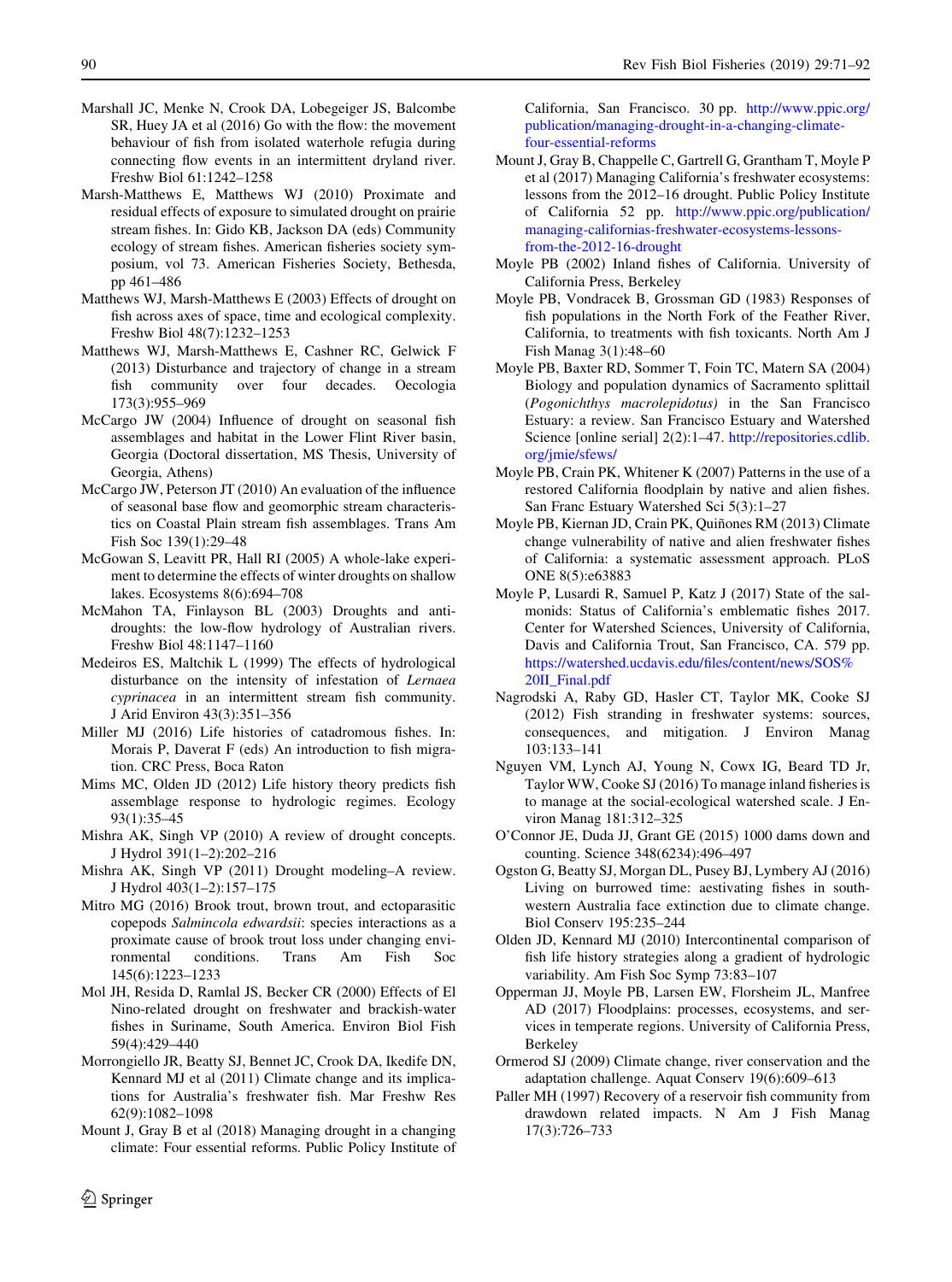- <span id="page-20-0"></span>Parker RH (1955) Changes in the invertebrate fauna, apparently attributable to salinity changes, in the bays of central Texas. J Paleontol 193–211:2100–2166
- Parry ES, Gregory SD, Laurisden RB, Griffiths SW (2018) The effects of flow on Atlantic salmon (Salmo salar) redd distribution in a UK chalk stream between 1980 and 2015. Ecol Freshw Fish 27(1):128–137
- Perkin JS, Gido KB, Costigan KH, Daniels MD, Johnson ER (2015) Fragmentation and drying ratchet down Great Plains stream fish diversity. Aquat Conserv 25(5):639–655
- Perry GL, Bond NR (2009) Spatially explicit modeling of habitat dynamics and fish population persistence in an intermittent lowland stream. Ecol Appl 19(3):731–746
- Peterson JT, Bayley PB (1993) Colonization rates of fishes in experimentally defaunated warmwater streams. Trans Am Fish Soc 122(2):199–207
- Pickering AD, Pottinger TG (1989) Stress responses and disease resistance in salmonid fish: effects of chronic elevation of plasma cortisol. Fish Physiol Biochem 7(1–6):253–258
- Pinaya WHD, Lobon-Cervia FJ, Pita P, de Souza RB, Freire J, Isaac FV (2016) Multispecies fisheries in the lower Amazon River and its relationship with the regional and global climate variability. PLoS ONE 11:e0157050
- Poff NL, Allan JD (1995) Functional organization of stream fish assemblages in relation to hydrological variability. Ecology 76(2):606–627
- Poff NL, Allan JD, Palmer MA, Hart DD, Richter BD, Arthington AH, Rogers KH et al (2003) River flows and water wars: emerging science for environmental decision making. Front Ecol Environ 1(6):298–306
- Polis GA, Anderson WB, Holt RD (1997) Toward an integration of landscape and food web ecology: the dynamics of spatially subsidized food webs. Ann Rev Ecol Sys 28:289–316
- Porter TR (1997) Protocols used in Newfoundland for determining if a river will be closed for salmon angling. In: Chaput GJ (ed) Proceedings of a workshop to review conservation principles for Atlantic Salmon in Eastern Canada. Department of Fisheries and Oceans, Canadian Stock Assessment Proceedings Series, vol 97, pp 21–23
- Postel S (1996) Dividing the waters: food security, ecosystem health, and the new politics of scarcity. Worldwatch Institute, Washington, DC
- Poulakis GR, Stevens PW, Timmers AA, Wiley TR, Simpfendorfer CA (2011) Abiotic affinities and spatiotemporal distribution of the endangered smalltooth sawfish, Pristis pectinata, in a south-western Florida nursery. Mar Freshw Res 62(10):1165–1177
- Power G, Brown RS, Imhof JG (1999) Groundwater and fish insights from northern North America. Hydrol Proc 13(3):401–422
- Power ME, Parker MS, Dietrich WE (2008) Seasonal reassembly of a river food web: floods, droughts, and impacts of fish. Ecol Monogr 78(2):263–282
- Prowse TD, Beltaos S (2002) Climatic control of river-ice hydrology: a review. Hydrol Process 16(4):805–822
- Pusey BJ (1989) Aestivation in the teleost fish *Lepidogalaxias* salamandroides (Mees). Comp Biochem Physiol A Physiol 92(1):137–138
- Radinger J, Hölker F, Horký P, Slavík O, Wolter C (2018) Improved river continuity facilitates fishes' abilities to

track future environmental changes. J Environ Manag 208:169–179

- Ramirez A, Gutiérrez-Fonseca PE, Kelly SP, Engman AC, Wagner K, Rosas KG, Rodríguez N (2018) Drought facilitates species invasions in urban streams: results from a long-term study of tropical island fish assemblage structure. Front Ecol Evol 6:115
- Richter BD, Warner AT, Meyer JL, Lutz K (2006) A collaborative and adaptive process for developing environmental flow recommendations. Riv Res Appl 22(3):297–318
- Robins J, Mayer D, Staunton-Smith J, Halliday I, Sawynok B, Sellin M (2006) Variable growth rates of the tropical estuarine fish barramundi Lates calcarifer (Bloch) under different freshwater flow conditions. J Fish Biol 69(2):379–391
- Rogers SL, Greenway B (2005) A UK perspective on the development of marine ecosystem indicators. Mar Poll Bull 50(1):9–19
- Röpke CP, Amadio S, Zuanon J, Ferreira EJ, De Dues CP, Pires TH, Winemiller KO (2017) Simultaneous abrupt shifts in hydrology and fish assemblage structure in a floodplain lake in the central Amazon. Sci Rep 7:40170
- Ross ST (2013) Ecology of North American Fishes. University of California Press, Berkeley
- Ross T, Lott N (2003) A climatology of 1980–2003 extreme weather and climate events. US Department of Commerce, National Oceanic and Atmospheric Administration, National Environmental Satellite Data and Information Service, National Climatic Data Center, pp 1–15
- Ross ST, Matthews WJ, Echelle AA (1985) Persistence of stream fish assemblages: effects of environmental change. Am Midl Nat 126(1):24–40
- Sammons SM, Maceina MJ (2009) Effects of river flows on growth of redbreast sunfish Lepomis auritus (Centrarchidae) in Georgia rivers. J Fish Biol 74(7):1580–1593
- Schindler DW, Curtis PJ, Parker BR, Stainton MP (1996) Consequences of climate warming and lake acidification for UV-B penetration in North American boreal lakes. Nature 379(6567):705–708
- Schindler DE, Hilborn R, Chasco B, Boatright CB, Quinn TP, Rogers LA, Webster MS (2010) Population diversity and the portfolio effect in an exploited species. Nature 465:609–612
- Scrimgeour GJ, Prowse TD, Culp JM, Chambers PA (1994) Ecological effects of river ice break-up: a review and perspective. Freshw Biol 32(2):261–275
- Seastedt TR, Hobbs RJ, Suding KN (2008) Management of novel ecosystems: are novel approaches required? Front Ecol Environ 6(10):547–553
- Sheffield J, Wood EF (2008) Projected changes in drought occurrence under future global warming from multi-model, multi-scenario, IPCC AR4 simulations. Clim Dyn 31(1):79–105
- Smale MA, Rabeni CF (1995) Influences of hypoxia and hyperthermia on fish species composition in headwater streams. Trans Am Fish Soc 124:711–725
- Smith JJ (1982) Fishes of the Pajaro River Basin. In: Moyle PB (ed) Distribution and ecology of stream fishes other Sacramento-San Joaquin Drainage system California. University of California Publications in Zoology, vol 115, pp 3–171